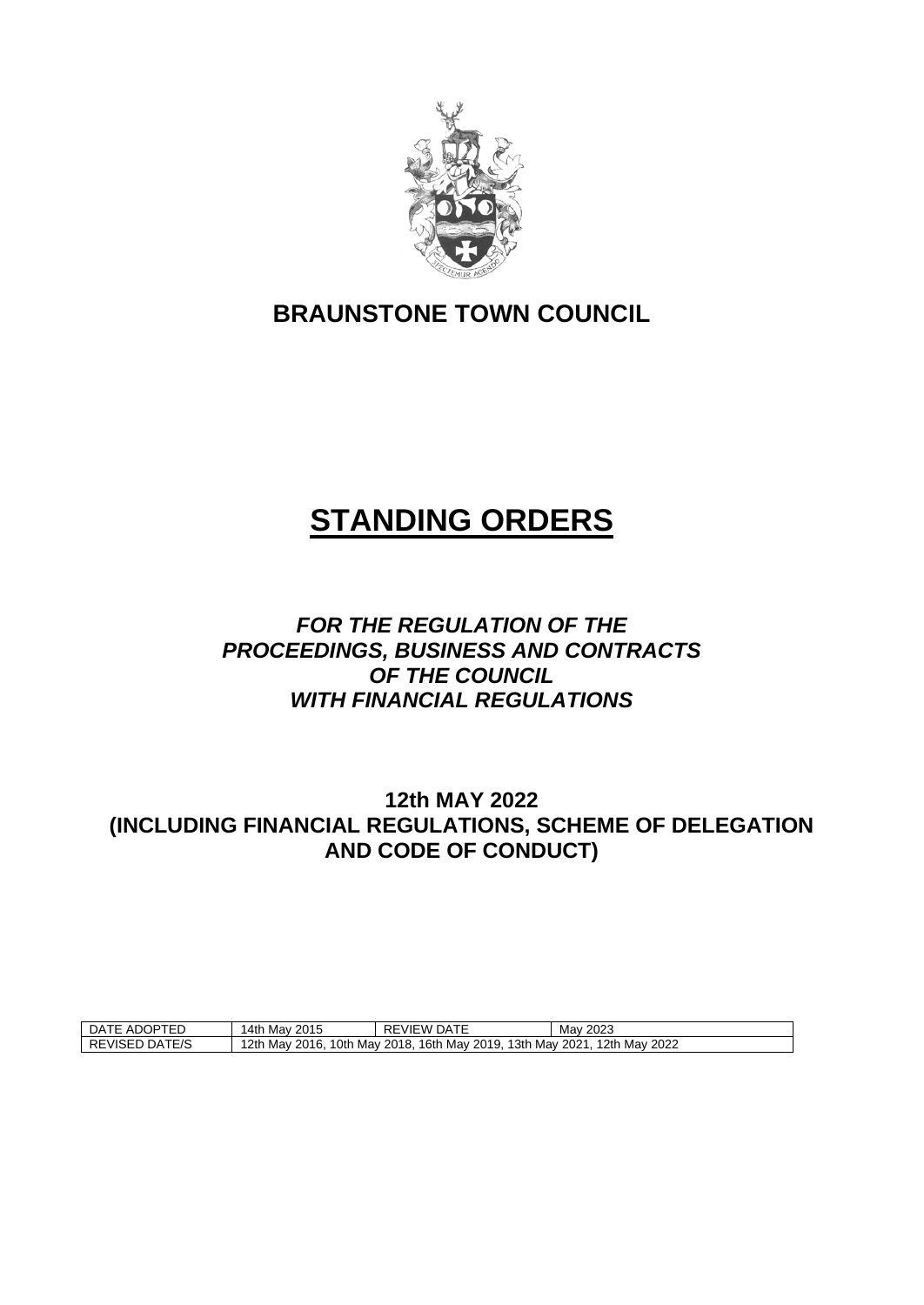### **BRAUNSTONE TOWN COUNCIL**

### **STANDING ORDERS**

### **C O N T E N T S**

| SO No. Item                                                                |                                                                                                                                                                                                                                                                                                                                             | Page No.                                                                                                                         |
|----------------------------------------------------------------------------|---------------------------------------------------------------------------------------------------------------------------------------------------------------------------------------------------------------------------------------------------------------------------------------------------------------------------------------------|----------------------------------------------------------------------------------------------------------------------------------|
| 1.                                                                         | <b>Standing Orders</b>                                                                                                                                                                                                                                                                                                                      | 4                                                                                                                                |
| 1.1.                                                                       | Town Mayor - Final Authority and Interpretation                                                                                                                                                                                                                                                                                             | 4                                                                                                                                |
| 1.2.                                                                       | Variation, Revocation and Suspension of Standing Orders                                                                                                                                                                                                                                                                                     | $\overline{\mathbf{4}}$                                                                                                          |
| 1.3.                                                                       | Standing Orders to be given to Members                                                                                                                                                                                                                                                                                                      | $\overline{\mathcal{A}}$                                                                                                         |
| 2.                                                                         | <b>Roles and Responsibilities</b>                                                                                                                                                                                                                                                                                                           | 4                                                                                                                                |
| 2.1.                                                                       | The Town Mayor and Deputy Town Mayor                                                                                                                                                                                                                                                                                                        | 4                                                                                                                                |
| 2.2.                                                                       | The Leader of the Council and Deputy Leader of the Council                                                                                                                                                                                                                                                                                  | $\overline{\mathcal{A}}$                                                                                                         |
| 2.3.                                                                       | <b>Committee Chairs and Vice-Chairs</b>                                                                                                                                                                                                                                                                                                     | $\sqrt{5}$                                                                                                                       |
| 2.4.                                                                       | The Proper Officer                                                                                                                                                                                                                                                                                                                          | $\mathbf 5$                                                                                                                      |
| 2.5.                                                                       | Responsible Financial Officer                                                                                                                                                                                                                                                                                                               | $\,6$                                                                                                                            |
| 2.6.                                                                       | <b>Deputy Officers</b>                                                                                                                                                                                                                                                                                                                      | $\,6\,$                                                                                                                          |
| 3.<br>3.1.<br>3.2.<br>3.3.<br>3.4.<br>3.5.<br>3.6.<br>3.7.<br>3.8.<br>3.9. | <b>Meetings - General</b><br>Notice of Meetings<br>Venue of Meetings<br>Variation of the Order of Business<br><b>Minutes</b><br>Admission of the Public and Press to Meetings<br><b>Public Participation</b><br><b>Confidential Business</b><br>Discussions and Resolutions affecting Employees of the Council<br><b>Disorderly Conduct</b> | $\boldsymbol{6}$<br>$\begin{array}{c} 6 \\ 6 \end{array}$<br>$\,6$<br>$\,6$<br>$\,6$<br>$\overline{7}$<br>$\,8\,$<br>$\, 8$<br>8 |
| 4.                                                                         | <b>Council Meetings</b>                                                                                                                                                                                                                                                                                                                     | 8                                                                                                                                |
| 4.1.                                                                       | <b>Number of Meetings</b>                                                                                                                                                                                                                                                                                                                   | 8                                                                                                                                |
| 4.2.                                                                       | Meetings                                                                                                                                                                                                                                                                                                                                    | $\bf 8$                                                                                                                          |
| 4.3.                                                                       | Chairperson of the Council Meeting                                                                                                                                                                                                                                                                                                          | $\boldsymbol{9}$                                                                                                                 |
| 4.4.                                                                       | Quorum of the Council Meeting                                                                                                                                                                                                                                                                                                               | $\boldsymbol{9}$                                                                                                                 |
| 4.5.                                                                       | <b>Conduct of the Meeting</b>                                                                                                                                                                                                                                                                                                               | $\boldsymbol{9}$                                                                                                                 |
| 4.6.                                                                       | The Statutory Annual Meeting                                                                                                                                                                                                                                                                                                                | $\boldsymbol{9}$                                                                                                                 |
| 4.7.                                                                       | Order of Business for the Annual Meeting                                                                                                                                                                                                                                                                                                    | 10                                                                                                                               |
| 4.8.                                                                       | Order of Business for an Ordinary Council Meeting                                                                                                                                                                                                                                                                                           | 11                                                                                                                               |
| 4.9.                                                                       | Co-option to Vacancies on the Council                                                                                                                                                                                                                                                                                                       | 12                                                                                                                               |
| 4.10.                                                                      | <b>Business Reserved to Council</b>                                                                                                                                                                                                                                                                                                         | 12                                                                                                                               |
| 4.11.                                                                      | <b>Reports and Announcements</b>                                                                                                                                                                                                                                                                                                            | 12                                                                                                                               |
| 4.12.                                                                      | Questions                                                                                                                                                                                                                                                                                                                                   | 13                                                                                                                               |
| 4.13.                                                                      | <b>Reports of Committees</b>                                                                                                                                                                                                                                                                                                                | 13                                                                                                                               |
| 4.14.                                                                      | <b>Motions Moved On Notice</b>                                                                                                                                                                                                                                                                                                              | 13                                                                                                                               |
| 4.15.                                                                      | <b>Motions Moved Without Notice</b>                                                                                                                                                                                                                                                                                                         | 14                                                                                                                               |
| 4.16.                                                                      | <b>Rules of Debate</b>                                                                                                                                                                                                                                                                                                                      | 15                                                                                                                               |
| 4.17.                                                                      | Alteration of a Motion                                                                                                                                                                                                                                                                                                                      | 16                                                                                                                               |
| 4.18.                                                                      | <b>Right of Reply</b>                                                                                                                                                                                                                                                                                                                       | 16                                                                                                                               |
| 4.19.                                                                      | Closure                                                                                                                                                                                                                                                                                                                                     | 17                                                                                                                               |
| 4.20.                                                                      | Voting                                                                                                                                                                                                                                                                                                                                      | 17                                                                                                                               |
| 4.21.                                                                      | Voting on Appointments                                                                                                                                                                                                                                                                                                                      | 17                                                                                                                               |
| 4.22.                                                                      | <b>Rescission of Previous Resolution</b>                                                                                                                                                                                                                                                                                                    | 17                                                                                                                               |
| 4.23.                                                                      | <b>Resolution on Expenditure</b>                                                                                                                                                                                                                                                                                                            | 18                                                                                                                               |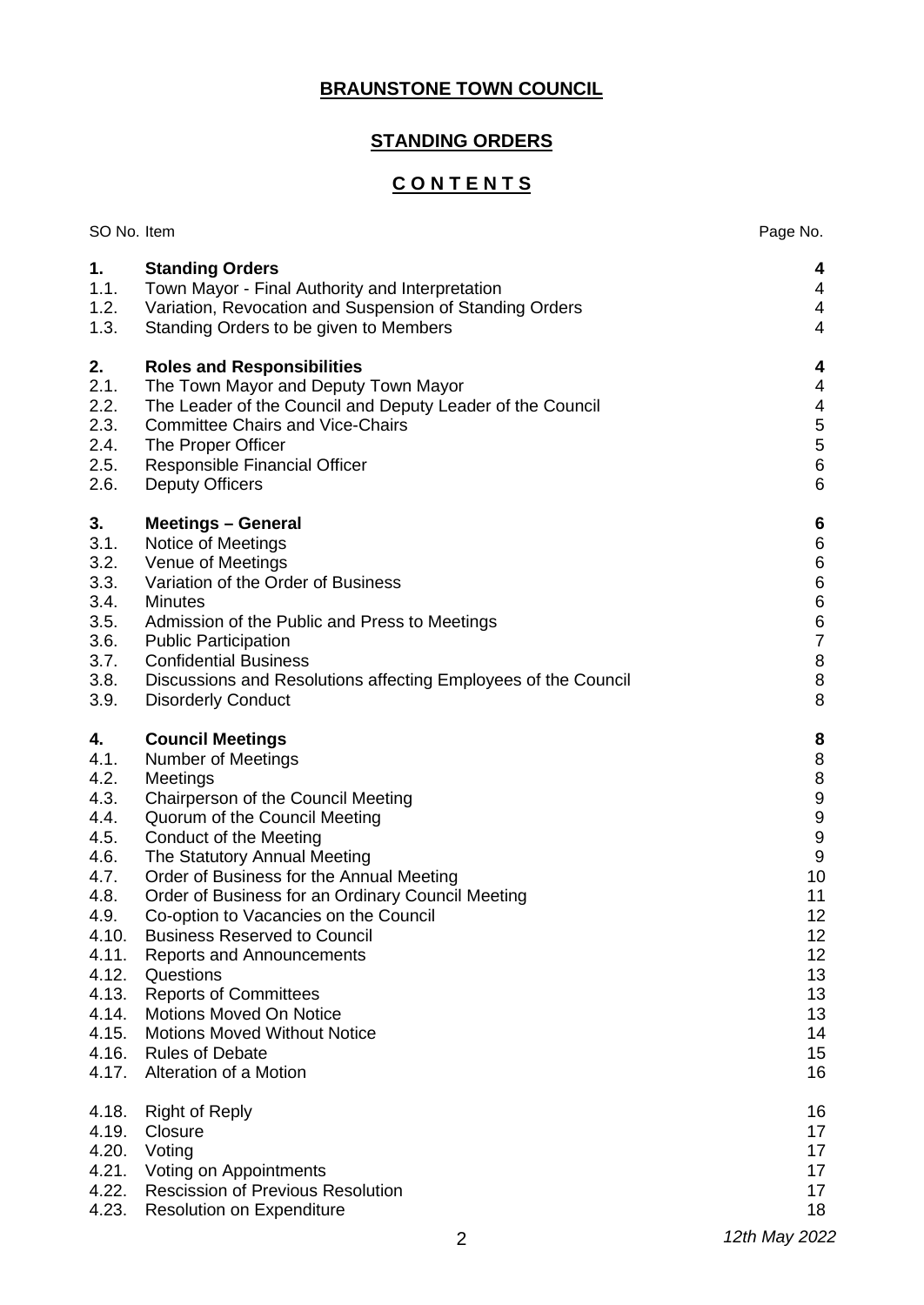| 4.24.<br>4.25. | Sealing of Documents<br>Liaison with County and District Councillors | 18<br>18 |
|----------------|----------------------------------------------------------------------|----------|
| 5.             | <b>Committee and Sub-Committee Meetings</b>                          | 18       |
| 5.1.           | <b>Standing Committees</b>                                           | 18       |
| 5.2.           | <b>Sub-Committees</b>                                                | 18       |
| 5.3.           | Meetings of Committees and Sub-Committees                            | 19       |
| 5.4.           | Procedures at Committees and Sub-Committees                          | 19       |
| 5.5.<br>5.6.   | Quorum of Committees and Sub Committees<br><b>Substitute Members</b> | 19<br>19 |
| 5.7.           | <b>Advisory Panels</b>                                               | 19       |
| 5.8.           | Voting in Committees and Sub-Committees                              | 20       |
| 5.9.           | Presence of Non-Members of Committees at Committee Meetings          | 20       |
| 5.10.          | <b>Outside Body and School Governing Body Reports</b>                | 20       |
| 6.             | <b>Finance and Contracts</b>                                         | 20       |
| 6.1.           | Expenditure                                                          | 20       |
| 6.2.           | <b>Accounts and Accounting Statements</b>                            | 21       |
| 6.3.           | <b>Year End Accounts</b>                                             | 21       |
| 6.4.<br>6.5.   | <b>Estimates/Precept</b><br>Contracts                                | 21<br>21 |
| 6.6.           | <b>Financial Matters</b>                                             | 21       |
| 7.             | <b>Staff</b>                                                         | 23       |
| 7.1.           | Appointments                                                         | 23       |
| 7.2.           | Canvassing of and Recommendations by Members                         | 23       |
| 7.3.           | <b>Staff Organisation Reviews</b>                                    | 23       |
| 8.             | <b>Access to Information</b>                                         | 23       |
| 8.1.           | <b>Inspection of Documents</b>                                       | 23       |
| 8.2.<br>8.3.   | <b>Planning Applications</b>                                         | 24<br>24 |
| 8.4.           | Responsibilities to Provide Information<br><b>Data Protection</b>    | 24       |
| 9.             | <b>Code of Conduct</b>                                               | 25       |
| 9.1.           | Code of Conduct                                                      | 25       |
| 9.2.           | Interests                                                            | 25       |
| 9.3.           | <b>Dispensation Requests</b>                                         | 26       |
| 9.4.           | <b>Unauthorised Activities</b>                                       | 26       |
| 9.5.           | Code of Conduct on Complaints                                        | 26       |
|                | <b>Financial Regulations</b>                                         | 27       |
|                | <b>Scheme of Delegation</b><br><b>Councillor Code of Conduct</b>     | 41       |
|                |                                                                      | 54       |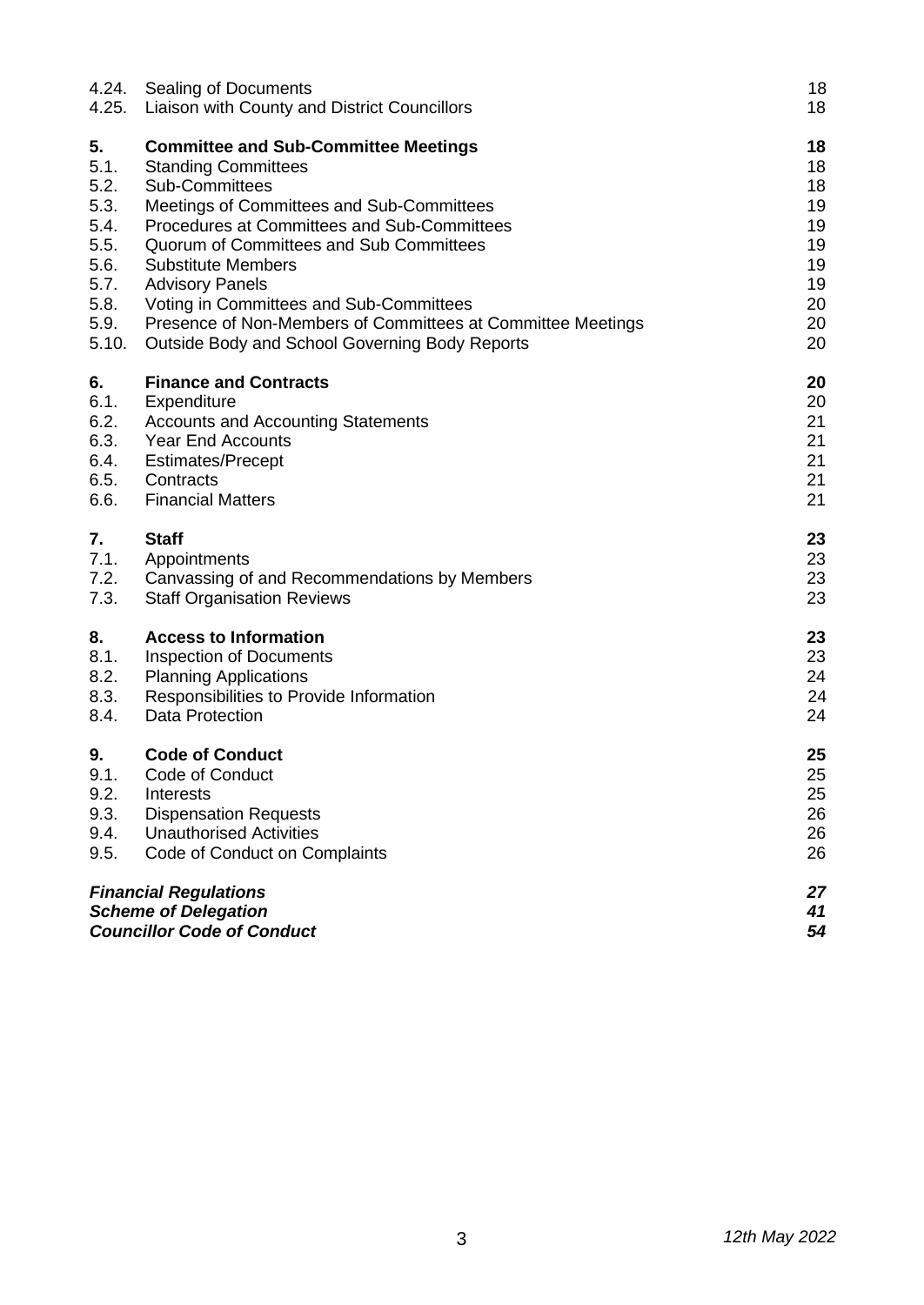### **BRAUNSTONE TOWN COUNCIL STANDING ORDERS**

### **1. STANDING ORDERS**

#### 1.1. TOWN MAYOR - FINAL AUTHORITY AND INTERPRETATION

The Town Mayor shall be the final authority in the interpretation of Standing Orders and his/her ruling shall not be open to discussion. Some of the Standing Orders are compulsory as they are laid down in Acts of Parliament, these are printed in **bold type** and cannot be altered.

#### 1.2. VARIATION, REVOCATION AND SUSPENSION OF STANDING ORDERS

- a) Any or every part of the Standing Orders except those printed in bold type may be suspended by resolution in relation to any specific item of business.
- b) A resolution permanently to add, vary or revoke a Standing Order, not including those printed in bold type, shall when proposed and seconded, stand adjourned without discussion to the next ordinary meeting of the Council.

#### 1.3. STANDING ORDERS TO BE GIVEN TO MEMBERS

A copy of these Standing Orders shall be given to each member by the Chief Executive & Town Clerk upon delivery to him of the Member's declaration of acceptance of office and written undertaking to observe the Code of Conduct adopted by the Council.

### **2. ROLES AND RESPONSIBILITIES**

#### 2.1. THE TOWN MAYOR AND DEPUTY TOWN MAYOR

- a) The Town Mayor shall do the following:
	- i. act as First Citizen of the Town;
	- ii. act as a representative of the Town and its residents at official occasions;
	- iii. preside over meetings of Braunstone Town Council.
- b) The Deputy Town Mayor shall undertake the role of Town Mayor in the absence of the Town Mayor or at the request of the Town Mayor.

#### 2.2. THE LEADER OF THE COUNCIL AND DEPUTY LEADER OF THE COUNCIL

The Council will appoint from among its members a Leader and Deputy Leader, who will be the chairperson and vice-chairperson respectively of the principal Standing Committee responsible for the Council's strategies, policies and finances. The Leader and Deputy Leader will be the principal links with the Chief Executive & Town Clerk, the community and the media concerning matters of Town Council Policy and will be consulted by the Chief Executive & Town Clerk concerning the management and delivery of the Council's services and operations.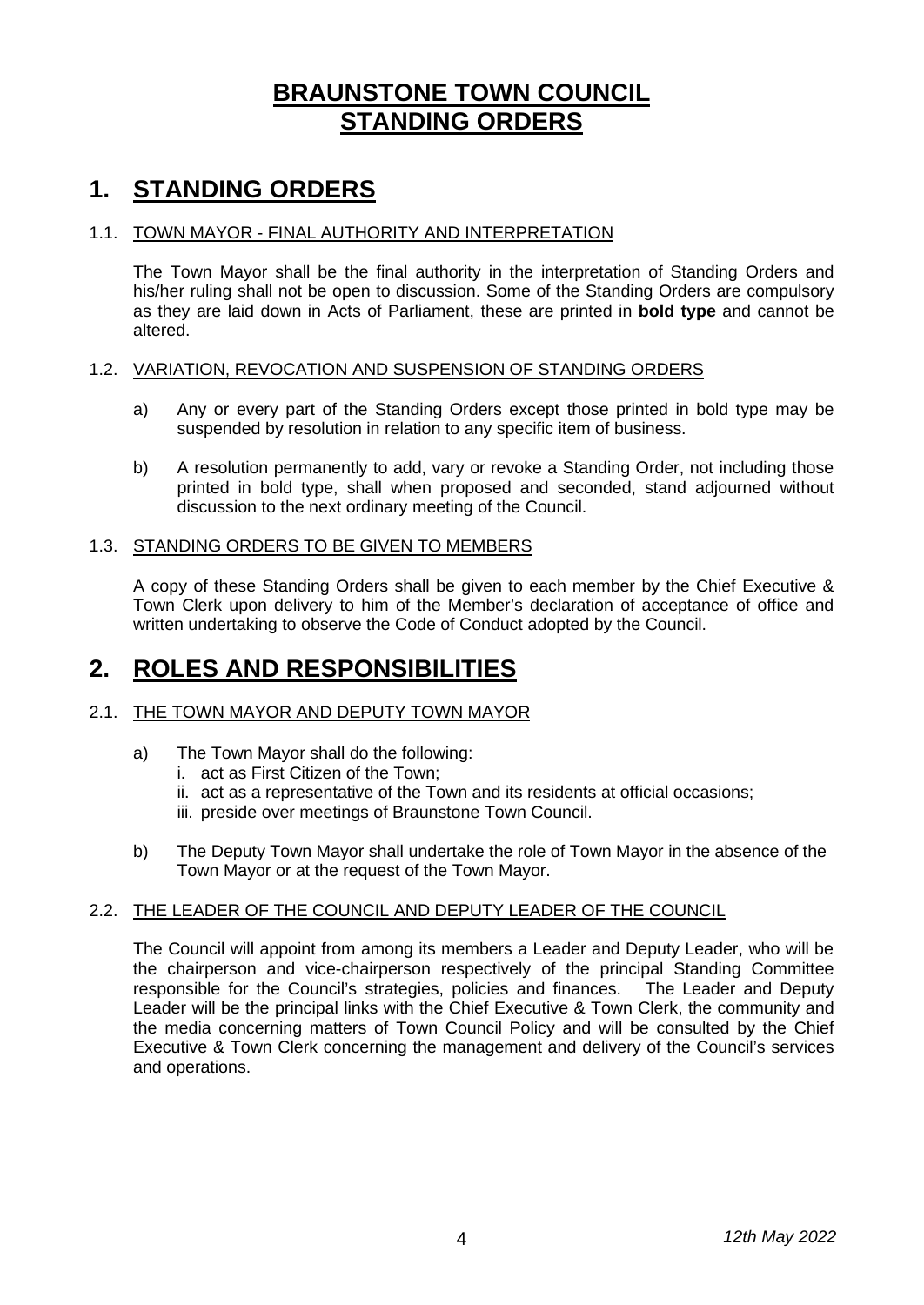#### 2.3. COMMITTEE CHAIRS AND VICE-CHAIRS

Committee Chairpersons and Vice-Chairpersons provide an important link between the business of their committees and the Chief Executive & Town Clerk, the community and the media. Committee Chairpersons and Vice-Chairpersons will play an important role in scheduling the Committees workload, advising on its priorities and promoting its work.

#### 2.4. THE PROPER OFFICER

Where a statute, regulation or order confers function or duties on the Proper Officer of the Council in the following cases, he/she shall be the Chief Executive & Town Clerk.

The Council's Proper Officer shall do the following:-

- **a) Sign and serve on Members by delivery or post at their residence, or with the consent of a Member, via electronic means, a summons confirming the time, date, venue and the agenda of a meeting of the Council and a meeting of a committee** and Sub-Committee **at least three clear days before the meeting.**
- **b) Give public notice of the time, date, venue and agenda at least three clear days before a meeting of the Council or a meeting of a Committee** or a Sub-Committee**. (Provided that the public notice with agenda of an extraordinary meeting of the Council convened by Members is signed by them).**
- **c) Convene a meeting of the full Council for the election of a new Town Mayor, occasioned by a casual vacancy of the office, in accordance with Standing Order 2.4a above.**
- d) **Make available for inspection the minutes of Council, Committees and Sub-Committees**.
- **e) Receive and retain copies of byelaws made by other local authorities.**
- f) Certify copies of byelaws made by the Council.
- **g) Receive and retain declarations of acceptance of office from Members.**
- h) Retain a copy of every Members register of interests and any changes to it and keep copies of the same available for inspection.
- i) Keep proper records required before and after the meeting.
- j) Record every planning application notified to the Council and the Council's response to the local planning authority.
- k) Action or undertake activity or responsibilities instructed by resolution or contained in standing orders on behalf of the Council.
- l) Process all requests made under freedom of information legislation and data protection legislation in accordance with the Council's relevant policies and procedures.
- **m) Make available for inspection a written record of decisions taken by officers under delegated powers, including details of the decision, the date it was taken; the reasons for the decision; any alternative options considered and rejected; and any other background documents.**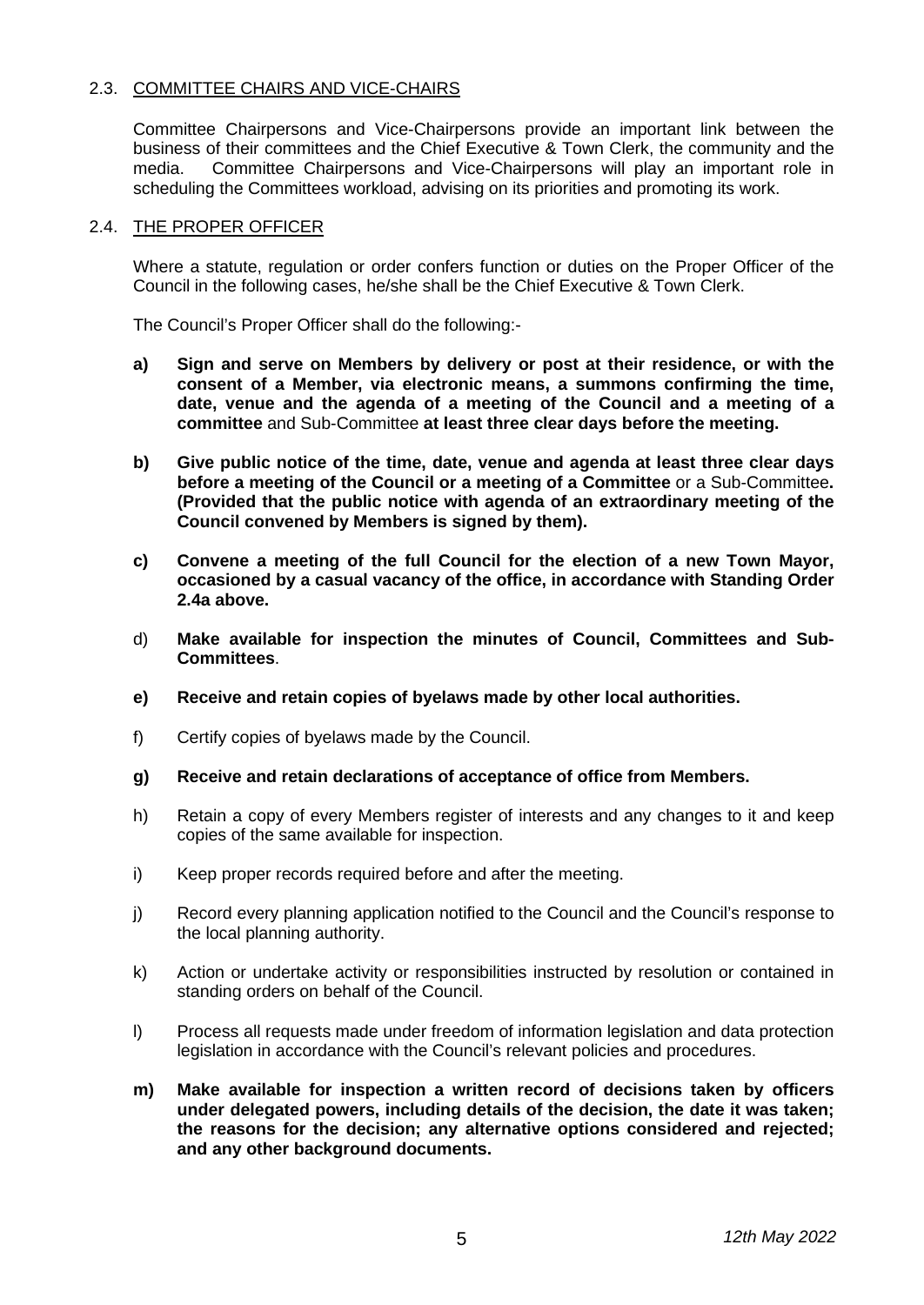#### 2.5. RESPONSIBLE FINANCIAL OFFICER

Where a statute, regulation or order confers function or duties on the Responsible Financial Officer, he/she shall be the Chief Executive & Town Clerk.

#### 2.6. DEPUTY OFFICERS

The Chief Executive & Town Clerk shall appoint appropriate staff member(s) to undertake the work of the Proper Officer and Responsible Financial Officer in his/her absence.

### **3. MEETINGS – GENERAL**

#### 3.1. NOTICE OF MEETINGS

**When calculating the three clear days for notice of a meeting to Members and the public, the day on which notice was issued, the day of the meeting, a Sunday, a day of the Christmas break, a day of the Easter break or of a bank holiday or a day appointed for public thanksgiving or mourning shall not count.** 

#### 3.2. VENUE OF MEETINGS

**Meetings shall not take place in premises, which at the time of the meeting, are used for the supply of alcohol unless no other premises are available free of charge or at a reasonable cost.** 

#### 3.3. VARIATION OF THE ORDER OF BUSINESS

A motion to vary the order of business:

- a) May be proposed by the Chairperson or by any Member and, if proposed by the Chairperson, may be put to the vote without being seconded, and
- b) Shall be put to the vote without discussion.

#### 3.4. MINUTES

- a) **The Minutes of the Meeting shall record the names and Members present**, those who have sent their apologies and where at a Committee or Sub-Committee there are substitutions, the name of the Committee/Sub-Committee Member who is being substituted.
- b) **No discussion shall take place upon the Draft Minutes except upon their accuracy. Corrections to the Draft Minutes shall be made by resolution and must be initialled by the Chairperson.**

#### 3.5. ADMISSION OF THE PUBLIC AND PRESS TO MEETINGS

a) **Meetings of the Council and its Committees** and Sub-Committees **shall be open to the public unless their presence is prejudicial to the public interest by reason of the confidential nature of the business to be transacted or for other special reasons. The public or press' exclusion from part or all of the meeting shall be by a resolution which shall give reasons for the exclusion as follows:- "that in view of the special/confidential nature of the business to be transacted, the press and public be excluded and they be instructed to withdraw (Standing Orders 3.5 and 3.7 apply); the reason for exclusion being ……..".**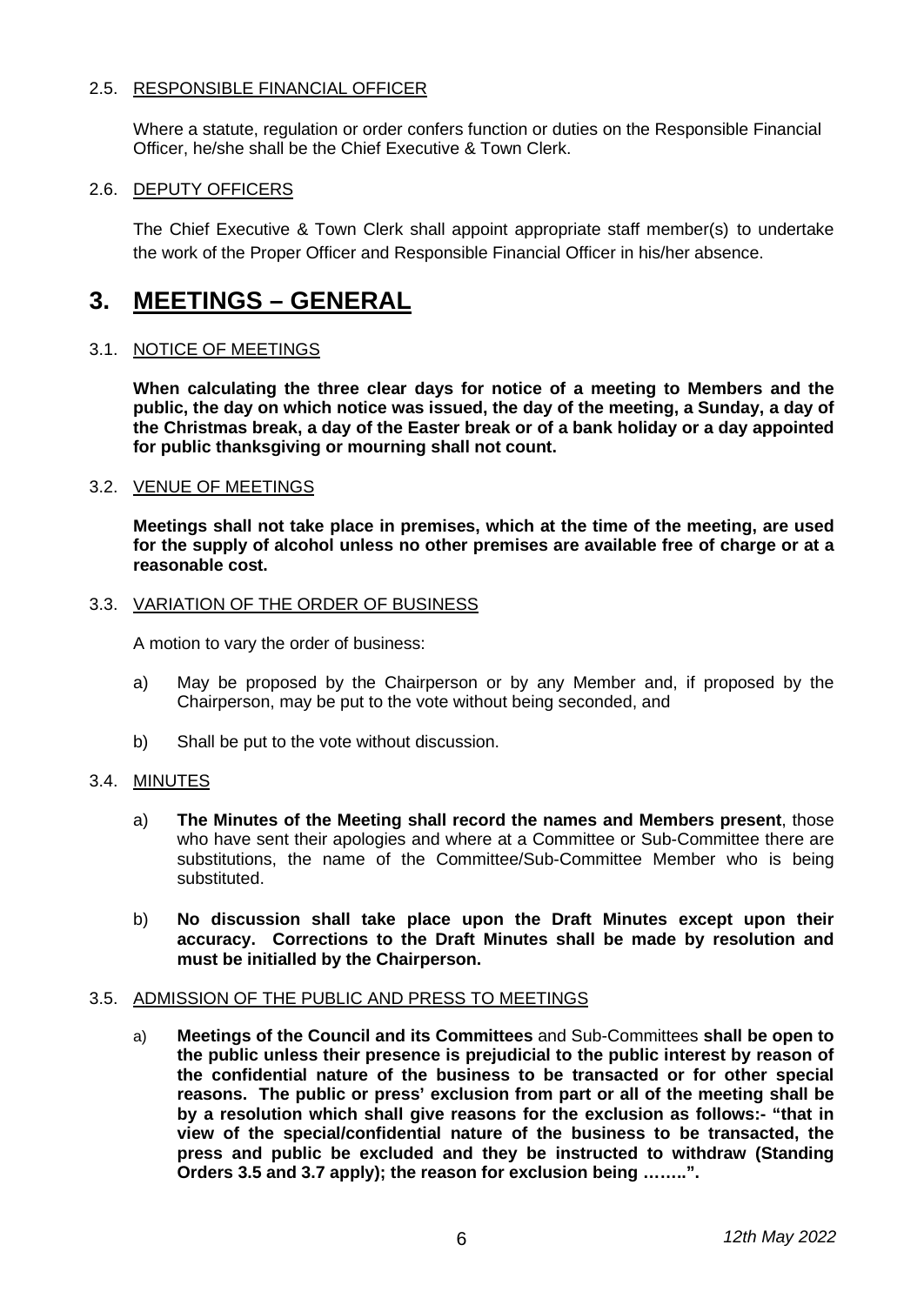- b) The Council Committee or Sub-Committee shall state the special reason for exclusion. NOTE: Under the Freedom of Information Act there are a few exemptions where information should not be disclosed. The Council, Committee or Sub-Committee should have regard to these when stating a reason for exclusion. (Public Interest Test, Investigating Proceedings conducted by the Council, Law Enforcement, Health and Safety, Legal Professional Privilege, Commercial Interest, Court Records, Personal Information, Information provided in confidence, Information which could be contempt of court). This list is not exhaustive.
- c) **The Chief Executive & Town Clerk shall afford to the press reasonable facilities for the taking of their report of any proceedings at which they are entitled to be present.**
- d) **Subject to standing order 3.5(e), a person who attends a meeting is permitted to report on the meeting whilst the meeting is open to the public. To "report" means to film, photograph, make an audio recording of meeting proceedings, use any other means for enabling persons not present to see or hear the meeting as it takes place or later or to report or to provide oral or written commentary about the meeting so that the report or commentary is available as the meeting takes place or later to persons not present.**
- e) **A person present at a meeting may not provide an oral report or oral commentary about a meeting as it takes place without permission.**
- f) If a member of the public interrupts the proceedings at any meeting, the chairperson may, after warning, order that he/she be removed from the meeting and may adjourn the meeting for such period as is necessary to restore order.

#### 3.6. PUBLIC PARTICIPATION

- a) At all meetings of the Council, Committee, Sub-Committee and Advisory Panels members of the public may attend the meeting for the purpose of making representations, giving evidence or answering questions in respect of any item of business included on the agenda. The time allowed for each member of the public to make a presentation, give evidence, or ask questions will be restricted to within 3 minutes. Where there is a group of members of public wishing to make the same representations, present the same evidence or ask the same questions, the group must appoint one representative to speak on their behalf and he/she will be restricted to within 3 minutes.
- b) Public participation sessions should be ordered by the Chairperson as part of his/her role in presiding over the meeting and conducted in accordance with these Standing Orders.
- c) A question asked by a member of the public during a public participation session at a meeting shall not require a response or debate. The Chairman may direct that a response to a question posed by a member of the public be referred to a Member for an oral response or to an employee for a written or oral response. A record of a public participation session at a meeting shall be included in the minutes of that meeting.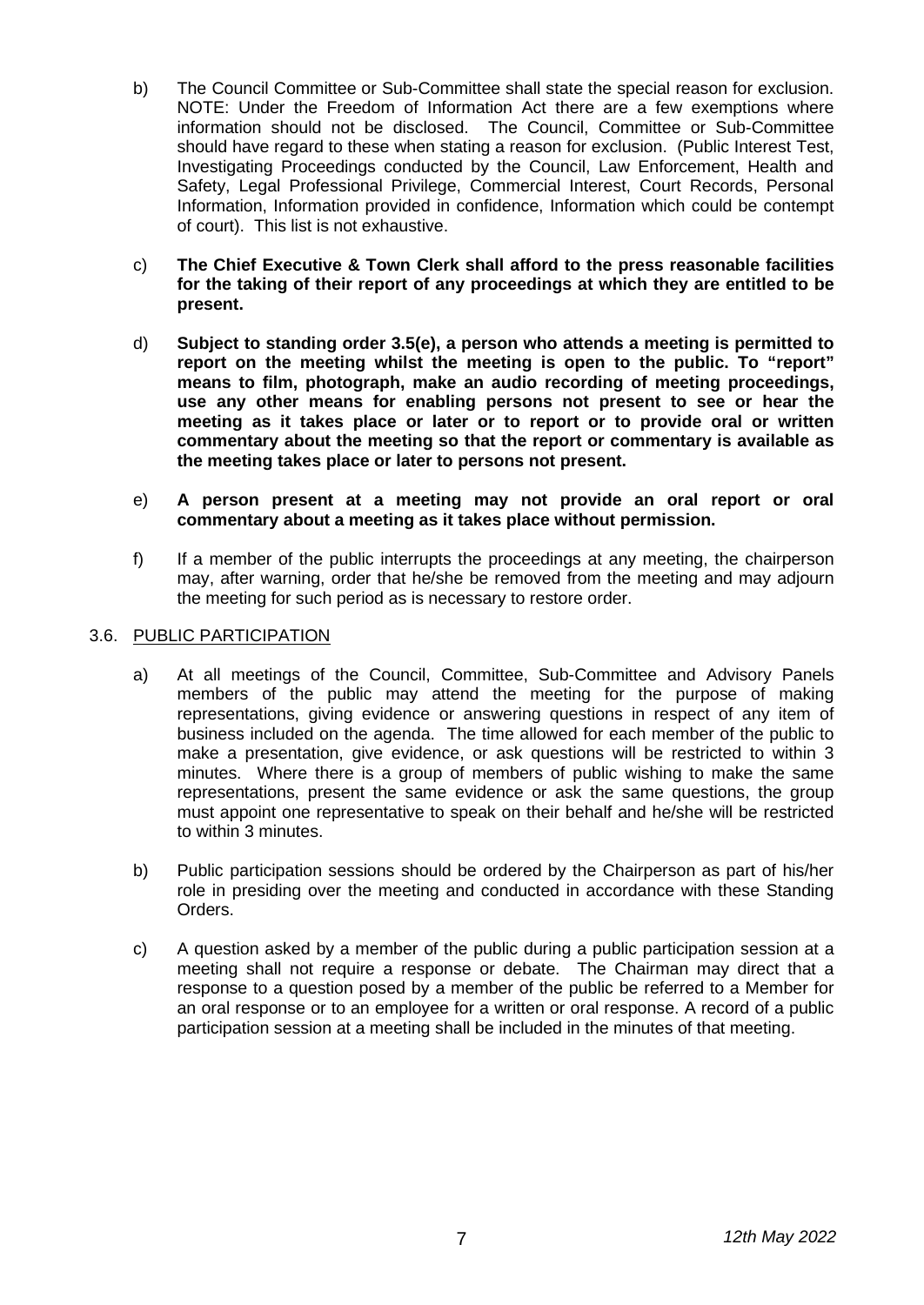#### 3.7. CONFIDENTIAL BUSINESS

- a) No Member of the Council or of any Committee or Sub-Committee shall disclose to any person not a Member of the Council any business declared to be confidential by the Council, the Committee or the Sub-Committee as the case may be.
- b) Any Member in breach of the provisions of paragraph (a) of this Standing Order shall be removed from any Committee or Sub-Committee of the Council by the Council.

#### 3.8. DISCUSSIONS AND RESOLUTIONS AFFECTING EMPLOYEES OF THE COUNCIL

If at a meeting there arises any question relating to the appointment, conduct, promotion, dismissal, salary or condition of service, of any person employed by the Council, it shall be considered until the Council or Committee (as the case may be) has decided whether or not the press or public shall be excluded. (see Standing Order 3.5a).

#### 3.9. DISORDERLY CONDUCT

- a) No Member shall at a meeting persistently disregard the ruling of the Chairperson, wilfully obstruct business, or behave irregularly, offensively, improperly or in such a manner as to bring the Council into disrepute.
- b) If, in the opinion of the Chairperson, a Member has acted in a manner contrary to that required, the Chairperson shall express that opinion to the meeting and thereafter any Member may move that the Member named be no longer heard or that the Member named do leave the meeting, and the motion, if seconded, shall be put forthwith and without discussion.
- c) If the motion mentioned in paragraph (c) is disobeyed, the Chairperson may adjourn the meeting or take such further steps as may reasonably be necessary to enforce them.

### **4. COUNCIL MEETINGS**

#### 4.1. NUMBER OF MEETINGS

**In addition to the Annual Meeting of the Council at least three other ordinary meetings shall be held in each year on such dates and times** and at such place **as the Council may direct.**

#### 4.2. MEETINGS

- a) Meetings of the Council shall be held in each year on such dates and times and at such places as the Council may direct.
- b) **The Town Mayor may convene an extraordinary meeting of the Council.**
- c) **If the Town Mayor does not or refuses to call an extraordinary meeting of the Council within seven days of having been requests to do so by two Members, any two Members may convene an extraordinary meeting of the Council. The statutory public notice giving the time, venue and agenda for such a meeting must be signed by the two Members.**
- d) **Notice of meetings must be given in accordance with Standing Order 3.1.**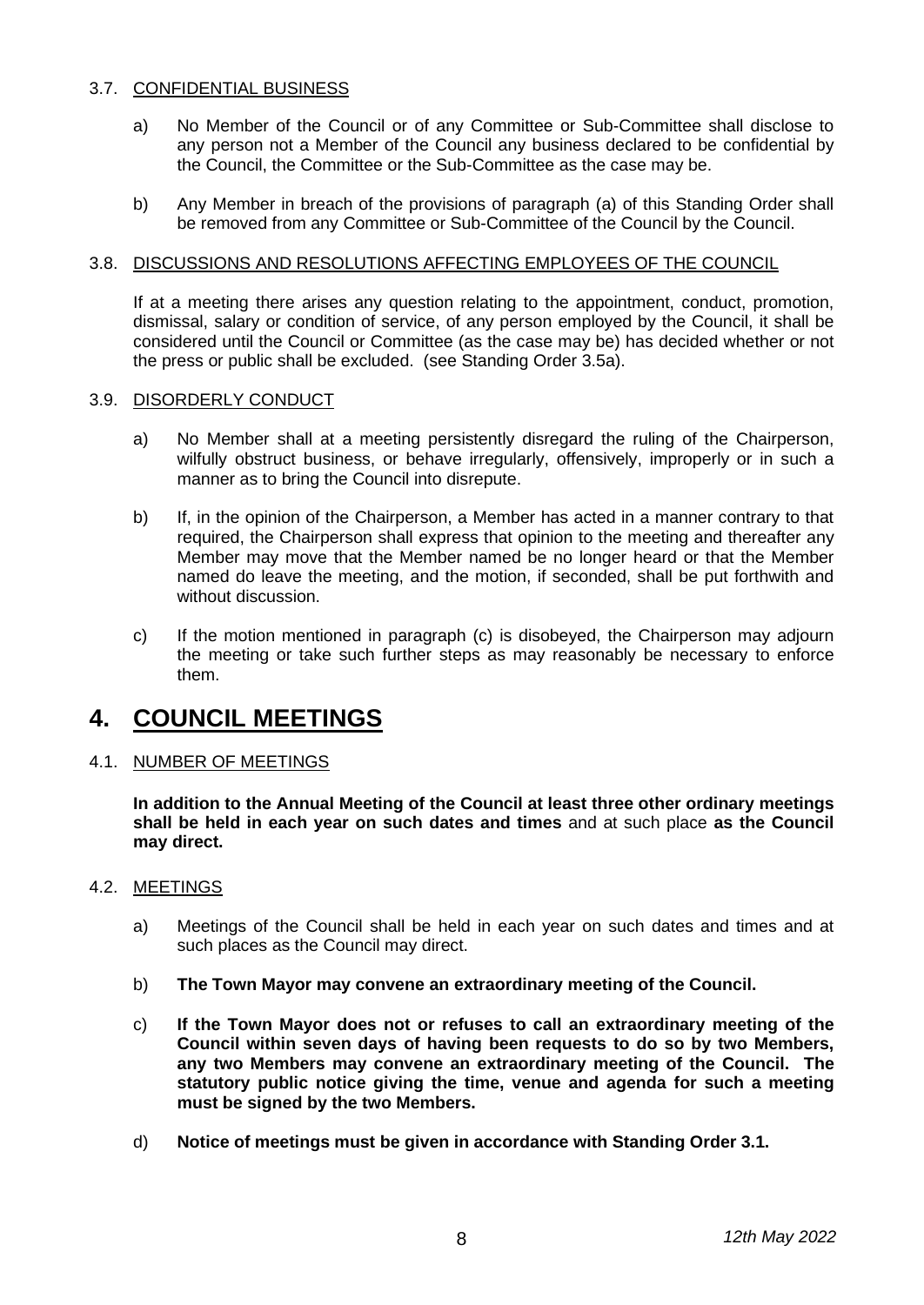#### 4.3. CHAIRPERSON OF THE COUNCIL MEETING

- a) **In respect of the meeting of the Full Council the Town Mayor shall preside at the meeting. If the Town Mayor is absent from a meeting, the Deputy Town Mayor, if present, shall preside. If both the Town Mayor and Deputy Town Mayor are absent from the meeting, a Member as elected by the Council present at the meeting shall preside at the meeting.**
- b) **Subject to standing orders which indicate otherwise, anything authorised or required to be done by, to or before the Town Mayor may in his/her absence be done by, to or before the person presiding at the meeting.**

#### 4.4. QUORUM OF THE COUNCIL MEETING

- **a) In respect of the meeting of the Council no business may be transacted at a meeting unless at least one third of the whole number of members of the Council are present and in no case shall the quorum of a meeting be less than three.**
- b) **If a quorum is not present or if during a meeting the number of Councillors present falls below the required quorum, the meeting shall be adjourned and business not transacted** shall be transacted at the next ordinary meeting or at a specially convened extra-ordinary meeting.

#### 4.5. CONDUCT OF THE MEETING

- a) A Member shall stand when speaking unless permitted by the Town Mayor to sit on account of infirmity.
- b) the ruling of the Town Mayor on a point of order or on the admissibility of a personal explanation shall not be discussed.
- c) Members shall address the Town Mayor.
- d) If two or more members rise, the Town Mayor shall call upon one of them to speak and the others shall resume their seats.
- e) Whenever the Town Mayor rises during a debate, all other Members shall be seated and silent.

#### 4.6. THE STATUTORY ANNUAL MEETING

- **a) In an election year the Annual Meeting of the Council shall be held on or within 14 days following the day on which the Members elected take office.**
- **b) In a year which is not an election year the Annual Meeting of the Council shall be held on such day in May as the Council may direct.**
- **c) If no other time is fixed, the Annual Meeting of the Council shall take place at 6pm.**
- d) **The election of the Town Mayor** and Deputy Town Mayor **of the Council shall be the first business completed at the Annual Meeting of the Council.**
- e) **The Town Mayor,** and Deputy Town Mayor, **unless he/she has resigned or becomes disqualified, shall continue in office and preside at the Annual Meeting until his successor is elected at the next annual meeting of the Council.**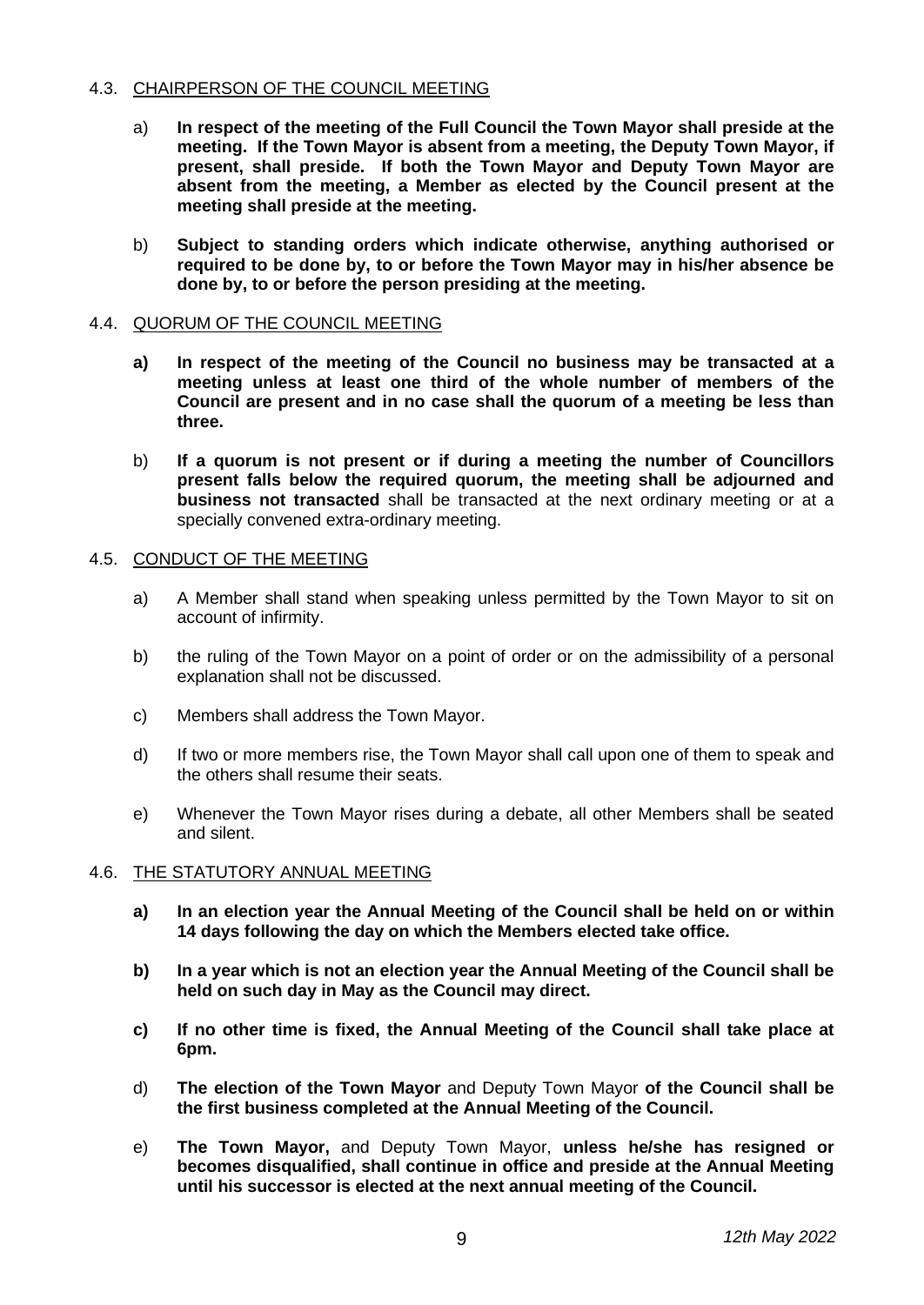- f) **If in an election year, if the current Town Mayor has not been re-elected as a member of the Council, he/she shall preside at the meeting until a successor has been elected. The current Town Mayor of the Council shall not have an original vote in respect of the election of the new Town Mayor but must give a casting vote in the case of an equality of votes.**
- g) **In an election year, if the current Town Mayor has been re-elected as a Member, he/she shall preside at the meeting until a new Town Mayor has been elected. He/she may exercise an original vote in respect of the election of the new Town Mayor and must give a casting vote in the case of an equality of votes.**

#### 4.7. ORDER OF BUSINESS FOR THE ANNUAL MEETING

**At each Annual Council Meeting the first business shall be:-**

- **a) To elect the Town Mayor.**
- **b) To receive the Town Mayor's declaration of acceptance of office or, to determine when it shall be received.**
- c) To elect a Deputy Town Mayor.
- **d) In an election year, to receive delivery by Councillors of their declaration of acceptance of office or to determine when it shall be received.**
- **e) To receive apologies for absence.**
- f) To receive disclosures of Interest from Members and Officers and the nature of those interests in respect of items on the agenda.
- g) Public Session Members of the public may attend the meeting for the purpose of making representations, giving evidence or answering questions in respect of any item of business included on the agenda.
- h) To confirm the accuracy of the Minutes of the last meeting of the Council.
- i) To agree arrangements for the review of appropriate Standing Orders and Financial Regulations.
- j) To review the delegation arrangements and terms of reference for the Committees.
- k) To appoint the Leader and Deputy Leader of the Council.
- l) To establish Standing Committees, confirm Terms of Reference, the number of Members (including, if appropriate, substitute Members) and receive nominations to them, including the appointment of the Chairperson and Vice-Chairperson.
- m) To consider whether to establish any Sub-Committees or Advisory Panels, including Terms of Reference, the number of Members (including, if appropriate, substitute Members) and receive nominations to them, including the appointment of the Chairperson and Vice-Chairperson.
- n) To appoint representatives to external bodies and review arrangements for reporting back.
- o) **To deal with business reserved to Council, either by statute, Standing Orders or Financial Regulations, or where a Standing Committee declines to exercise its**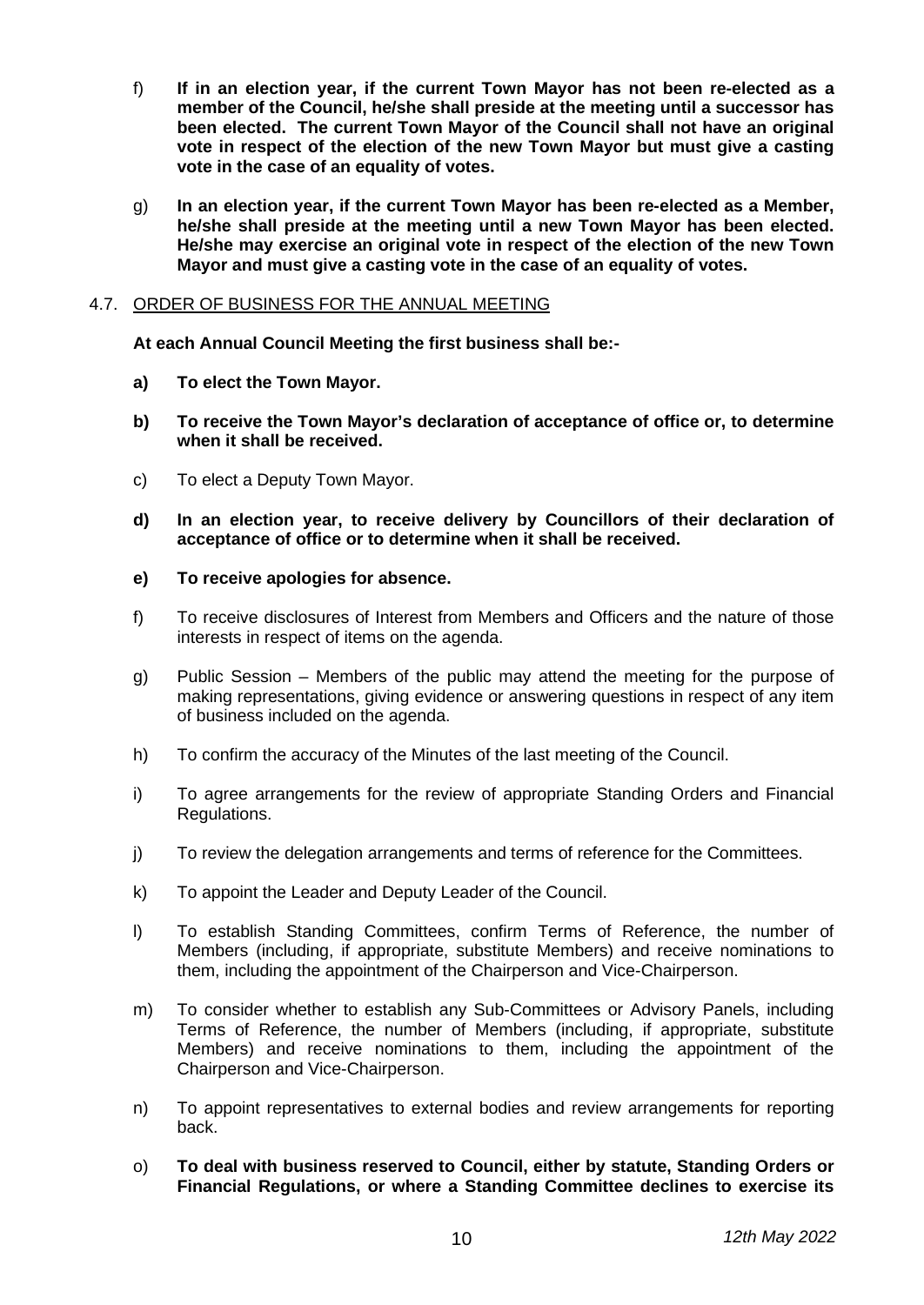**delegated authority**, which cannot reasonably be dealt with at the next ordinary meeting of the Council.

- **p) If the Councils eligibility to undertake any activity in exercise of the General Power of Competence expired the day before the first annual meeting following the next ordinary elections, to review and make arrangements to re-affirm eligibility. (The Parish Councils (General Power of Competence) (Prescribed Conditions) Order 2012. SI 2012 No. 965).**
- q) To receive any Annual Reports.
- r) To set the date, times and place of ordinary meetings of the full Council and approve a cycle of meetings for Standing Committees, and where appropriate for Sub-Committees and Advisory Panels, for the year ahead.
- s) To receive any announcements or reports from the Town Mayor, Leader of the Council and Chief Executive & Town Clerk (Standing Order 4.11).
- t) To receive reports and minutes of Standing Committees (Standing Order 4.13).
- u) To authorise the sealing of documents (Standing Order 4.24).
- v) To receive reports from the Town's elected representatives on the District and County Council.

#### 4.8. ORDER OF BUSINESS FOR AN ORDINARY COUNCIL MEETING

**At every meeting other than the Annual Council Meeting the first business shall be to appoint a Chairperson if the Town Mayor and Deputy Town Mayor be absent and to receive such declarations of acceptance of office (if any) and undertaking to observe the Council's Code of Conduct as are required by law to be made or, if not then received, to decide when they shall be received.**

After the first business has been completed, the order of business, unless the Council otherwise decides on the ground of urgency, shall be as follows:-

- a) To receive disclosures of interests from Members and the nature of those interests as specified in respect of items on the agenda.
- b) Public Session Members of the public may attend the meeting for the purpose of making representations, giving evidence or answering questions in respect of any item of business included on the agenda.
- c) To read and consider the Minutes; provided that if a copy has been circulated to each Member not later than the day of issue of the summons to attend the meeting, the Minutes may be taken as read.
- d) **After consideration to approve the signature of the Minutes by the person presiding as a correct record.**
- e) **To deal with business reserved to Council, either by statute, Standing Orders or Financial Regulations, or where a Standing Committee declines to exercise its delegated authority.**
- f) To receive any announcements or reports from the Town Mayor, Leader of the Council and Chief Executive & Town Clerk (Standing Order 4.11).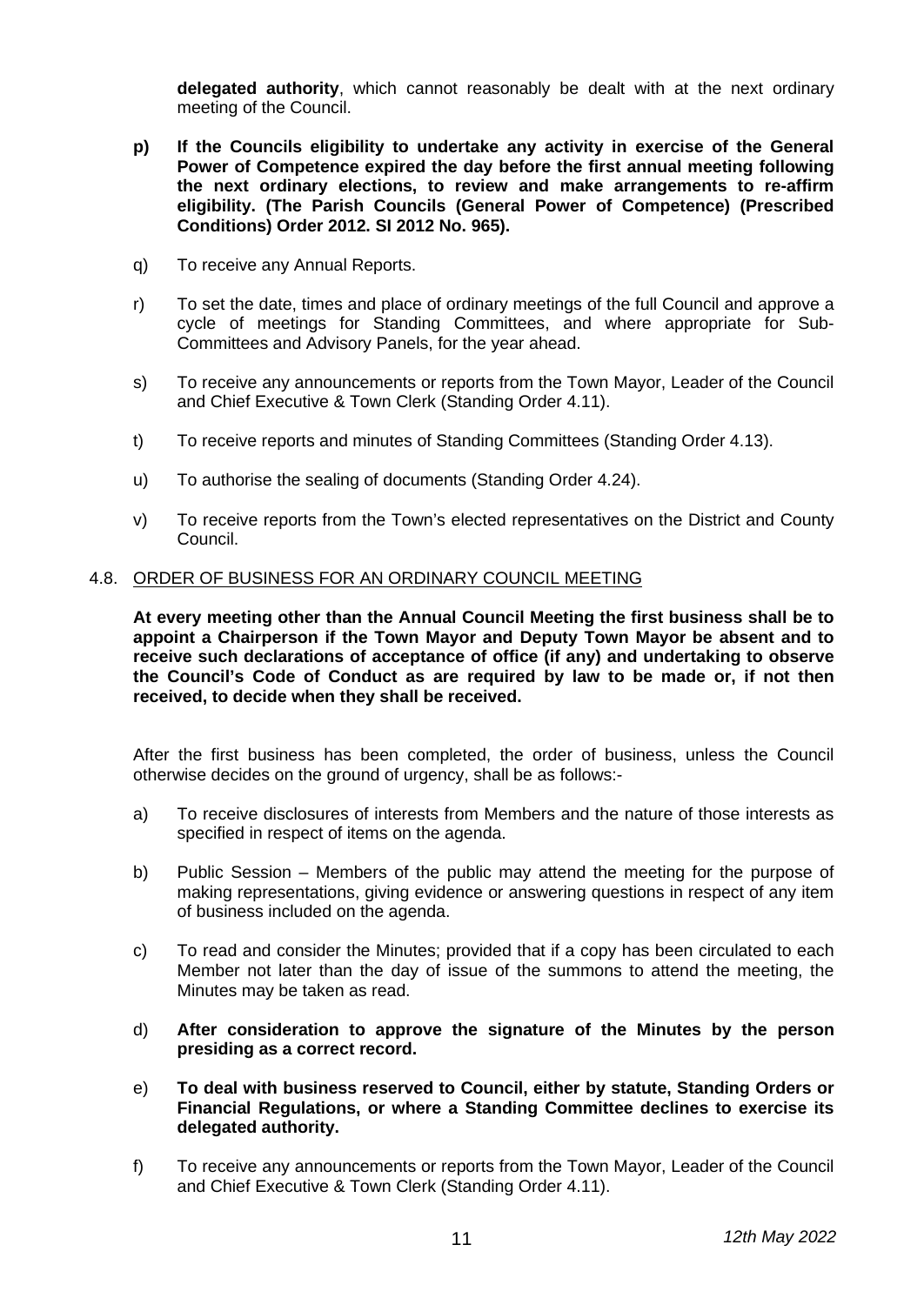- g) To answer questions from Councillors where notice has been given in accordance with Standing Order 4.12.
- h) To receive reports and minutes of Standing Committees (Standing Order 4.13).
- i) To receive and consider Motions Moved on Notice in the order in which they have been notified (Standing Order 4.14).
- j) To authorise the sealing of documents (Standing Order 4.24).
- k) To receive reports from the Town's elected representatives on the District and County Council.

#### 4.9. CO-OPTION TO VACANCIES ON THE COUNCIL

- a) Where a casual vacancy occurs on the Council and no by-election is called by electors, the Council will publicise that it intends to co-opt to the vacancy at the next meeting of the Council and will invite expressions of interest.
- b) At the next available meeting of the Council, the Town Mayor will invite each candidate who expressed an interest in being co-opted, in the order the applications were received, to make a statement to the Council for no more than 5 minutes each explaining how he/she intends to serve as a Town Councillor.
- c) After each statement, there will be an opportunity for Councillors to ask questions of clarification on the application and the statement. The Town Mayor will ensure that Councillors questions and the applicant's response is brief and relevant.
- d) During each individual statement and the subsequent questions, other candidates will be asked to wait outside the room (note: there is no legal requirement for them to do so).
- e) The Council may debate the merits of each of the candidates as appropriate.
- f) In the event that there are more applicants than vacancies, the Town Mayor will call for a secret ballot to take place and Town Councillors will be issued with a ballot paper and asked to vote for no more than the number of candidates required to co-opt to the number of vacancies. The Voting will be carried out in accordance with Standing Order 4.21 – Voting on Appointments.
- g) All candidates will be asked to wait outside the room during the debate and voting (note: there is no legal requirement for them to do so).
- h) The successful candidate(s) will sign a declaration of acceptance of office and take up a seat among the members of the Council.

#### 4.10. BUSINESS RESERVED TO COUNCIL

Any item of business reserved to Council, either by statute, Standing Orders or Financial Regulations, or where a Standing Committee declines to exercise its delegated authority shall be dealt with in accordance with the Rules of Debate (Standing Order 4.16) and determined in accordance with the Voting requirements (Standing Order 4.20).

#### 4.11. REPORTS AND ANNOUNCEMENTS

a) The Town Mayor, or in his/her absence the Deputy Town Mayor, may make announcements and a report to the Council concerning his/her duties and role as the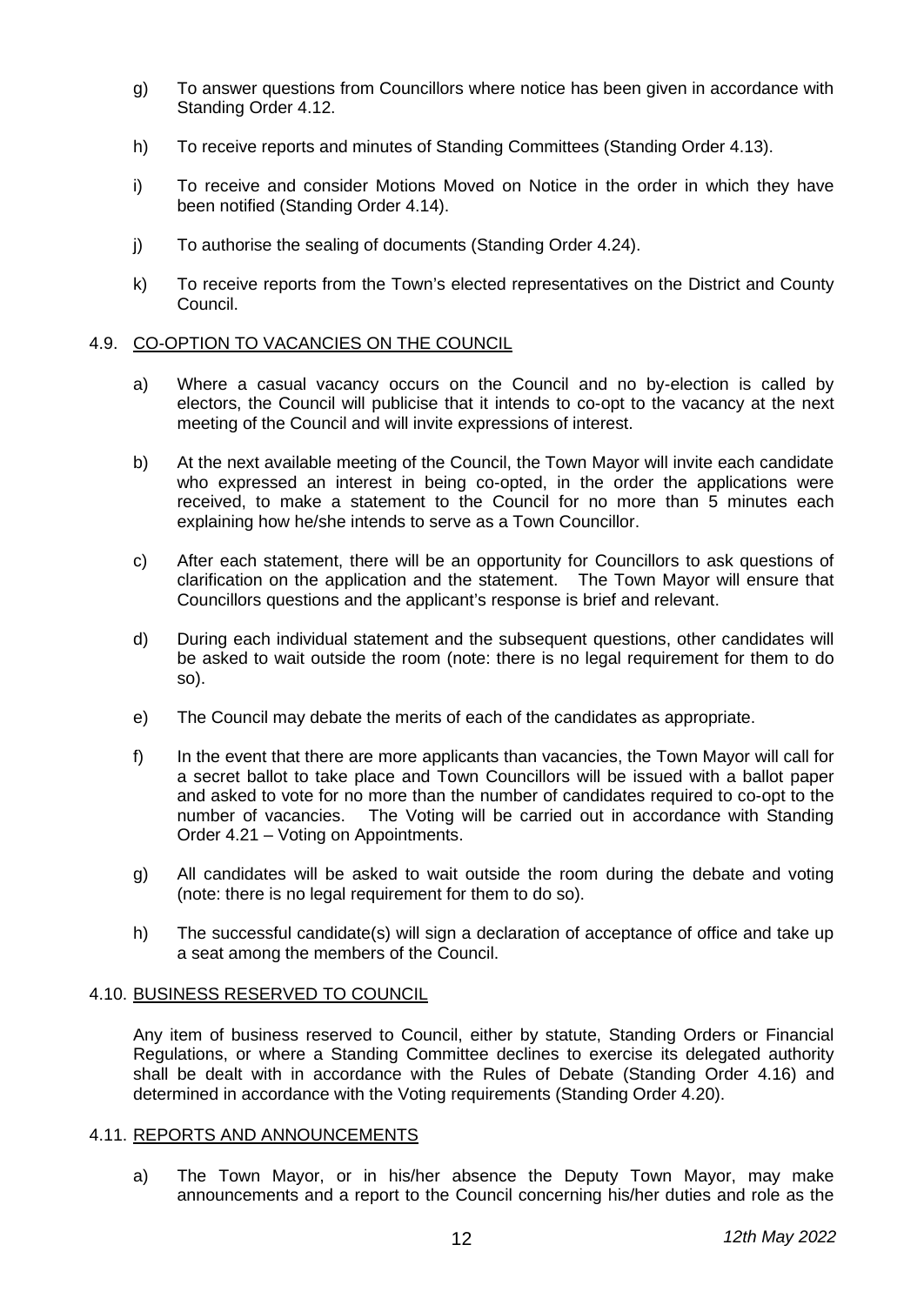Town Mayor, at the discretion of the person presiding other Members of the Council may be permitted to add to the comments made.

- b) The Leader of the Council, or in his/her absence the Deputy Leader of the Council, may make announcements and a report to Council concerning significant recent activity affecting the Town or the Town Council, at the discretion of the person presiding other Members of the Council may be permitted to ask questions or make comments on the announcements/report.
- c) The Chief Executive & Town Clerk may make announcements where it is appropriate to do so to the Council in session, at the discretion of the person presiding other Members of the Council may be permitted to ask questions or make comments on the announcement.
- d) There shall be no debate or voting upon the items raised/reported in a to c above.

#### 4.12. QUESTIONS

- a) A member may ask the Leader of the Council any question concerning the business of the Council or that is relevant to the Town, provided notice of the question has been given in writing to the Chief Executive & Town Clerk no later than 12noon seven working days prior to the day of the meeting.
- b) A written response will be provided at the meeting and the Member putting the question may put a supplementary question and/or make a statement, arising directly out of the original question and/or the response, which will be restricted to 3 minutes.
- c) The Leader of the Council may respond to the supplementary question and/or statement or may ask the Deputy Leader or relevant Standing Committee Chair/Vice-Chair to respond, which will be restricted to 3 minutes.
- d) If it is not possible to provide the information requested in the supplementary question and/or statement, the Leader of the Council may undertake to provide the detail in a written response no later than the next meeting of the Council.

#### 4.13. REPORTS OF COMMITTEES

- a) The Chairperson of the Committee or, if he/she be absent or refrain from doing so, the Vice-Chair or some other Member of the Committee, shall move 'that the report be received'. The Chairperson or Vice-Chair or Member will then have been held to have moved each paragraph. He/she may also, when moving the reception of the report, reserve the right to speak first on any paragraph.
- b) The number of pages of the report shall be called over seriatim and any Member may comment upon any paragraph or resolution on that page. The Member who moved 'that the report be received' has the right of response to each member who comments.
- c) Where a paragraph does not contain a resolution then a Member may propose 'that the paragraph be referred back to the Committee'.
- d) Resolutions of Committees in pursuance of powers delegated to them by the Council may not be changed nor referred back.

#### 4.14. MOTIONS MOVED ON NOTICE

a) In accordance with these Standing Orders no motion may be moved at a meeting unless it is included in the agenda and the mover had given written notice of its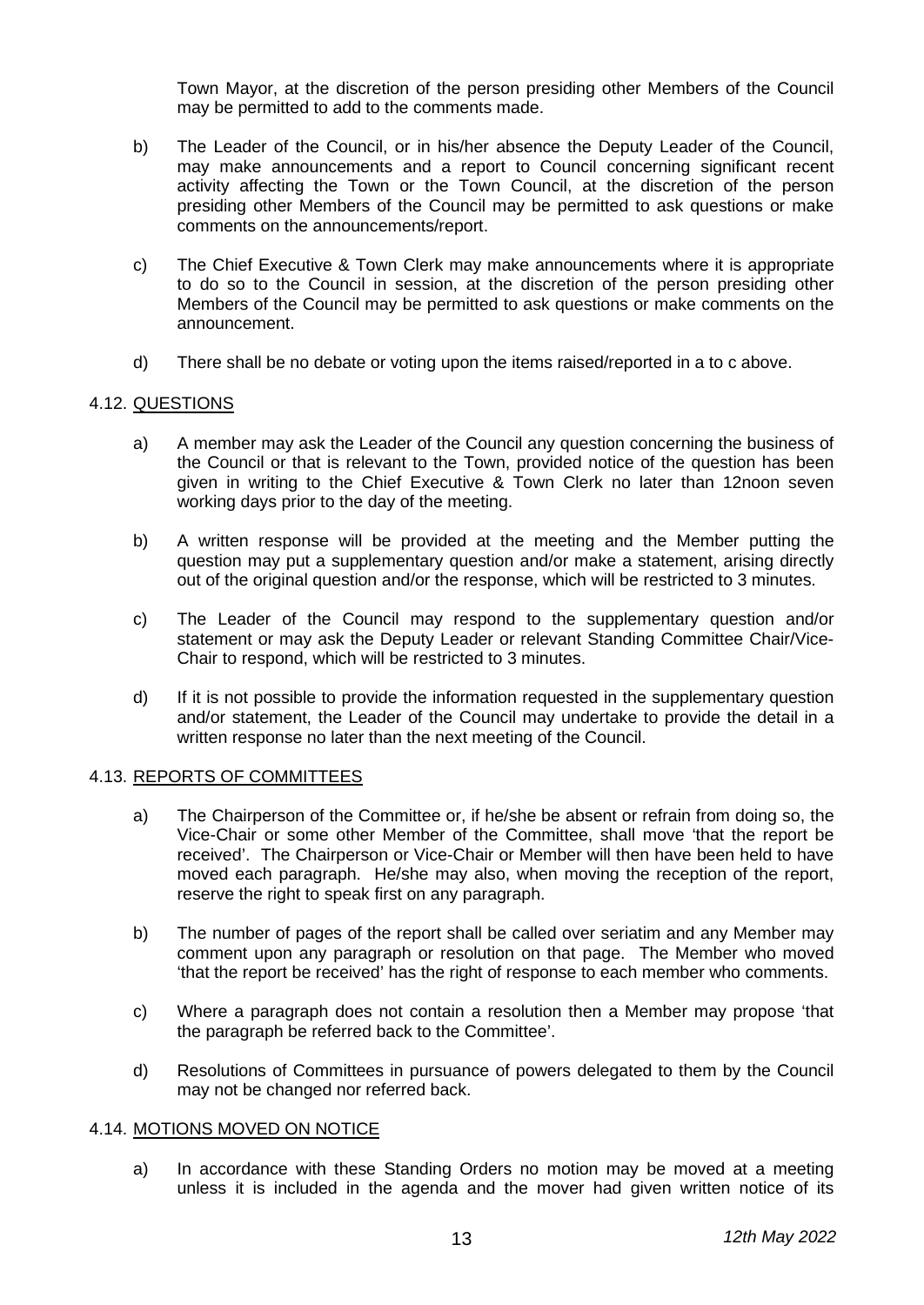wording to the Council's Chief Executive & Town Clerk no later than 12noon seven working days prior to the day of the meeting.

- b) The Chief Executive & Town Clerk may, before including a motion in the agenda received in accordance with Standing Order 4.14a above, correct obvious grammatical or typographical errors in the wording of the motion.
- c) If the Chief Executive & Town Clerk considers the wording of a motion is not clear in the meaning, the motion shall be rejected until the mover of the motion resubmits it in writing to the Chief Executive & Town Clerk in clear and certain language at least 5 clear days before the meeting.
- d) If the wording or nature of a proposed motion is considered unlawful or improper, the Chief Executive & Town Clerk shall consult with the Chairman of the forthcoming meeting or, as the case may be, the Members who have convened the meeting, to consider whether the motion shall be included or rejected in the agenda.
- e) Having consulted the Chairman or Members, the decision of the Chief Executive & Town Clerk as to whether or not to include the motion in the agenda shall be final.
- f) Notice of every motion received in accordance with the Council's Standing Orders shall be numbered in the order received and shall be entered in a book, which shall be open to inspection by all Members.
- g) Every motion rejected in accordance with the Council's Standing Orders shall be duly recorded with a note by the Chief Executive & Town Clerk giving reasons for its rejection in a book for that purpose, which shall be open to inspection by all Members.
- h) Every motion and resolution shall relate to the Council's statutory functions, powers and lawful obligations or shall relate to an issue which specifically affects the Council's area or its residents.
- i) If the subject matter of a resolution comes within the province of a Committee of the Council, it shall, upon being moved and seconded, stand referred without discussion to such Committee or to such other Committee as the Council may determine for report; provided that the Chairperson, if he/she considers it to be a matter of urgency, may allow it to be dealt with at the meeting at which it was moved.

#### 4.15. MOTIONS MOVED WITHOUT NOTICE

Resolutions dealing with the following matters may be moved without notice:-

- a) To appoint a Chairperson of the meeting.
- b) To correct the Minutes.
- c) To approve the Minutes.
- d) To alter the order of business.
- e) To proceed to the next business.
- f) To close or adjourn the debate.
- g) To refer a matter to a Committee.
- h) To appoint a Committee or any member thereof.
- i) To adopt a Report.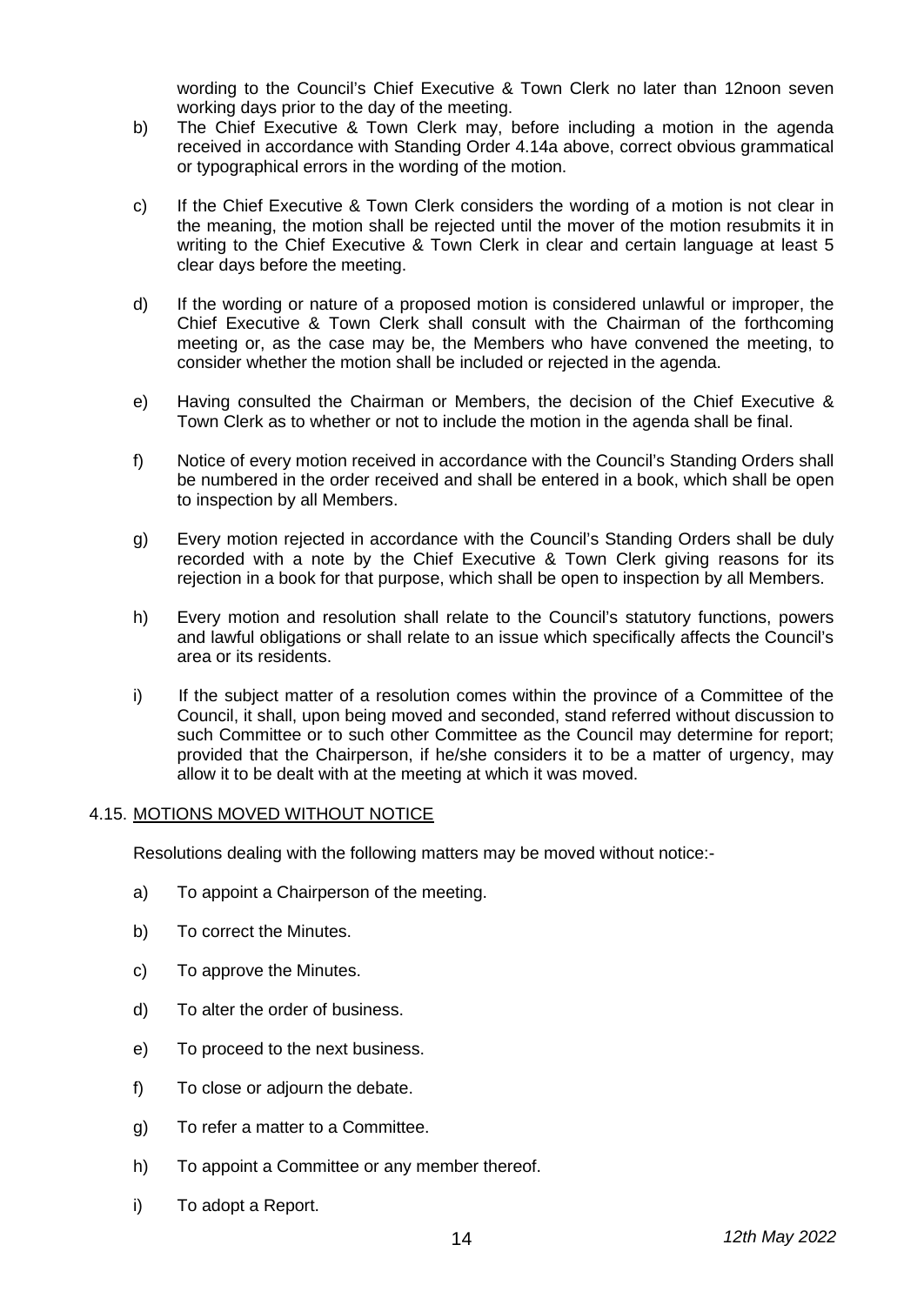- j) To authorise the sealing of documents.
- k) To amend a motion.
- l) To give leave to withdraw a resolution or amendment.
- m) To extend the time limit for speeches.
- n) To exclude the press and public (see Standing Order 3.5 a & b).
- o) To silence or eject from the meeting a member named for misconduct (see Standing Order 3.9).
- p) To give the consent of the Council where such consent is required by these Standing Orders.
- q) **To suspend any Standing Order except those which are mandatory by law**. (See Standing Order 1.2).
- r) To adjourn the meeting.

#### 4.16. RULES OF DEBATE

- a) A resolution or amendment shall not be discussed unless it has been proposed and seconded, and, unless proper notice has been given, it shall, if required by the Town Mayor, be reduced to writing and handed to him/her before it is further discussed or put to the meeting.
- b) A Member when seconding a resolution or amendment may, if he/she then declares his/her intention to do so, reserve his/her speech until a later period of the debate.
- c) A member shall direct his/her speech to the question under discussion or to a personal explanation or to a question of order.
- d) No speech by a mover of a resolution shall exceed 10 minutes and no other speech shall exceed 5 minutes except by consent of the Council.
- e) An amendment shall be either:
	- i) To leave out words
	- ii) To leave out words and insert others
	- iii) To insert or add words.
- f) An amendment shall not have to effect of negating the resolution before the Council.
- h) If an amendment is carried, the resolution, as amended, shall take the place of the original resolution and shall become the resolution upon which any further amendment may be moved
- i) A further amendment shall not be moved until the Council has disposed of every amendment previously moved.
- j) The mover of a resolution or of an amendment shall have a right of reply, not exceeding 5 minutes.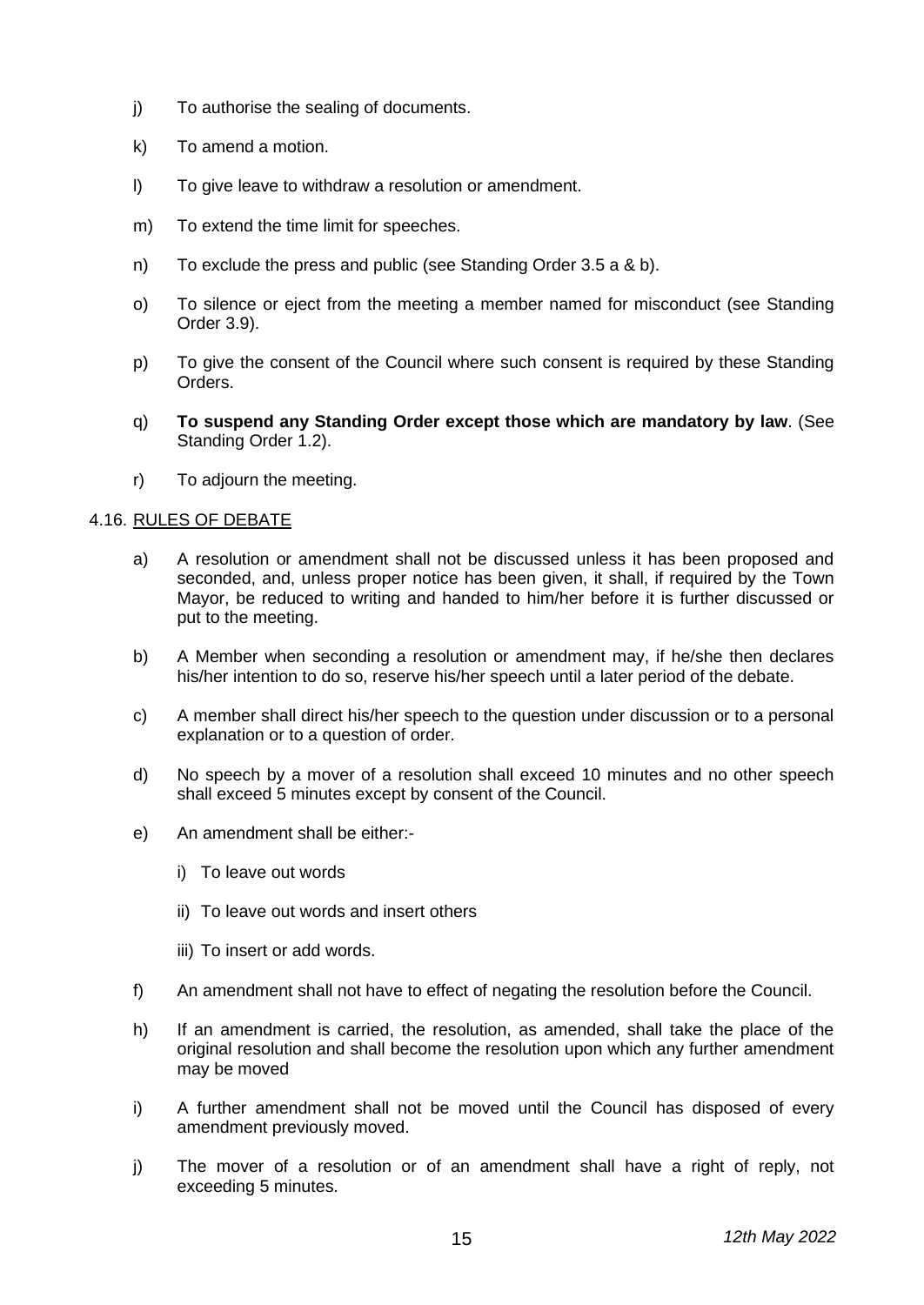- k) A member, other than the mover of a resolution, shall not, without leave of the Council, speak more than once on any resolution except to move an amendment or further amendment, or on an amendment, or on a point of order, or in personal explanation, or to move a closure.
- l) A member may speak on a point of order or a personal explanation. A member speaking for these purposes shall be heard forthwith. A personal explanation shall be confined to some material part of a former speech by him which may have been misunderstood.
- m) A motion or amendment may be withdrawn by the proposer with the consent of the Council, which shall be signified without discussion, and no member may speak upon it after permission has been asked for its withdrawal unless such permission has been refused.
- n) When a resolution is under debate no other resolution shall be moved expect the following:
	- i. To amend the resolution
	- ii. To proceed to the next business
	- iii. To adjourn the debate.
	- iv. That the question be now put.
	- v. That a Member named be not further heard
	- vi. That a Member named does leave the meeting
	- vii. That the resolution be referred to a Committee
	- viii.To exclude the public and press
	- ix. To adjourn the meeting

#### 4.17. ALTERATION OF A MOTION

A member may, with the consent of his/her seconder, move amendments to his/her own resolution.

#### 4.18. RIGHT OF REPLY

The mover of a resolution shall have a right to reply immediately before the resolution is put to the vote. If an amendment is proposed the mover of the amendment shall be entitled to reply immediately before the amendment is put to the vote. A member exercising a right of reply shall not introduce a new matter. After the right of reply has been exercised or waived, a vote shall be taken without further discussion.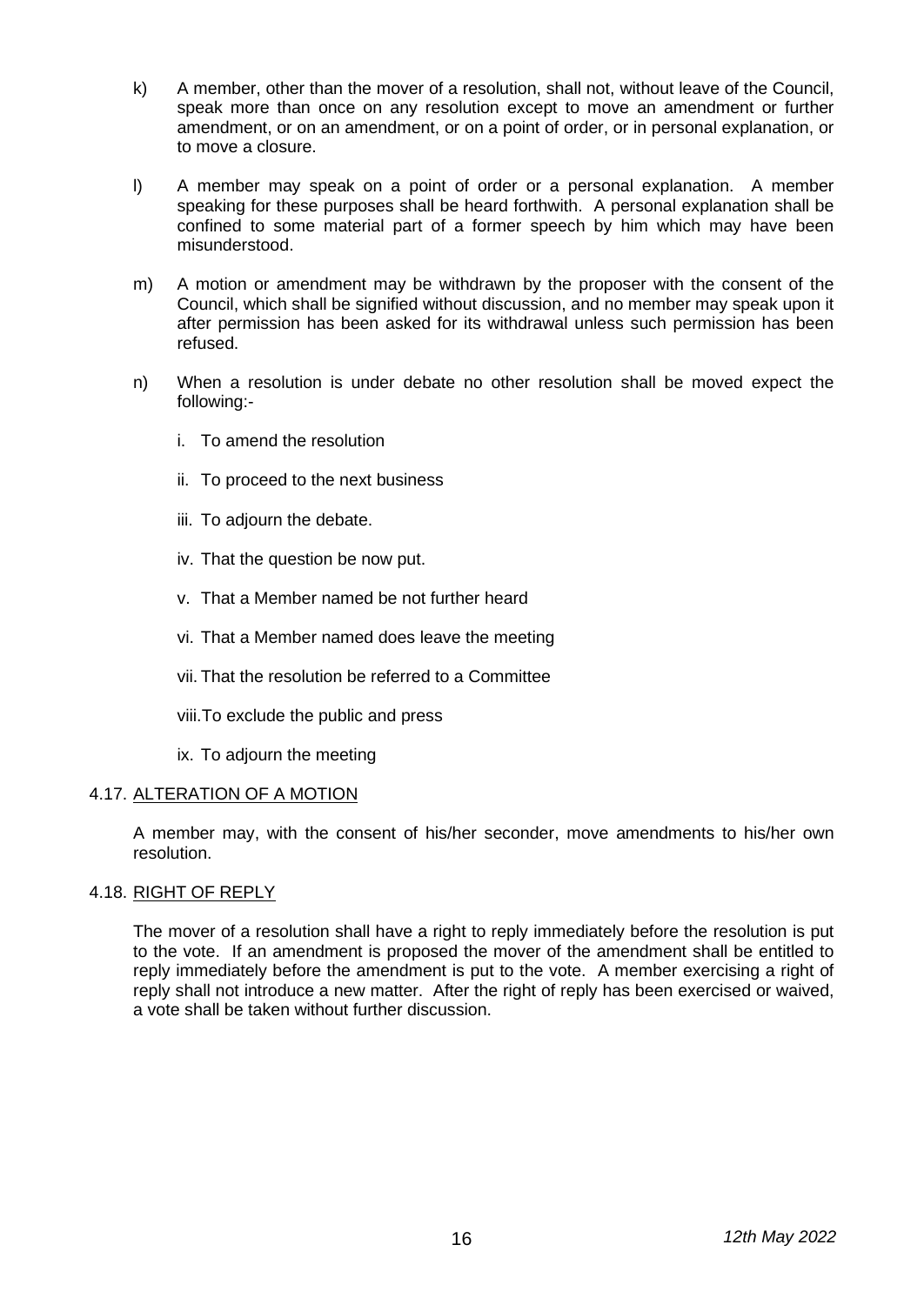#### 4.19. CLOSURE

At the end of any speech a Member may, without comment, move 'that the question be now put', 'that the debate be now adjourned' or 'that the Council do now adjourn'. If such motion is seconded, the Town Mayor shall put the motion but, in the case of a motion 'that the question be now put', only if he/she is of the opinion that the question before the Council has been sufficiently debated. If the motion 'that the question be now put' is carried, he/she shall call upon the mover to exercise or waive his right of reply and shall put the question immediately after that right has been exercised or waived. The adjournment of a debate or of the Council shall not prejudice the mover's right to reply at the resumption.

#### 4.20. VOTING

- a) **Members shall vote by show of hands** or, if at least two Members so request, by signed ballot. **All questions at a meeting shall be decided by a majority of the Members present and voting thereon.**
- **b) If a Member so requires, the Chief Executive & Town Clerk shall record the names of the Members who voted on any question so as to show whether they voted for or against it. Such a request must be made before moving on to the next business.**
- **c) Subject to d) and e) below the Chairperson may give an original vote on any matter put to the vote and in any case of an equality of votes may give a casting vote whether or not he/she gave an original vote.**
- **d) If the Chairperson presiding at the Annual Meeting would have ceased to be a Member of the Council but for the statutory provisions which preserve the membership of the Chairperson and Vice-Chairperson until the end of their term of office, he/she may not give an original vote in an election for Chairperson.**
- **e) The person presiding must give a casting vote whenever there is an equality of votes in an election for Town Mayor.**

#### 4.21. VOTING ON APPOINTMENTS

Where more than two persons have been nominated for any position to be filled by the Council and of the votes given there is not an absolute majority in favour of one person, the name of the person having the least number of votes shall be struck off the list and a fresh vote taken, and so on until a majority of votes is given in favour of one person. Any tie may be settled by the Chairperson's casting vote.

#### 4.22. RESCISSION OF PREVIOUS RESOLUTION

- a) A decision (whether affirmative or negative) of the Council, except appointments of Councillors to Committees and Sub-Committees (including Chair and Vice Chair) and appointments to Outside Bodies, shall not be reversed within six months except either by a special resolution, the written notice whereof bears the names of at least 11 Members of the Council, or by resolution moved in pursuance of the report or recommendation of a Committee.
- b) When a special resolution or any other resolution moved under the provisions of paragraph (a) of this Order has been disposed of, no similar resolution may be moved within a further six months.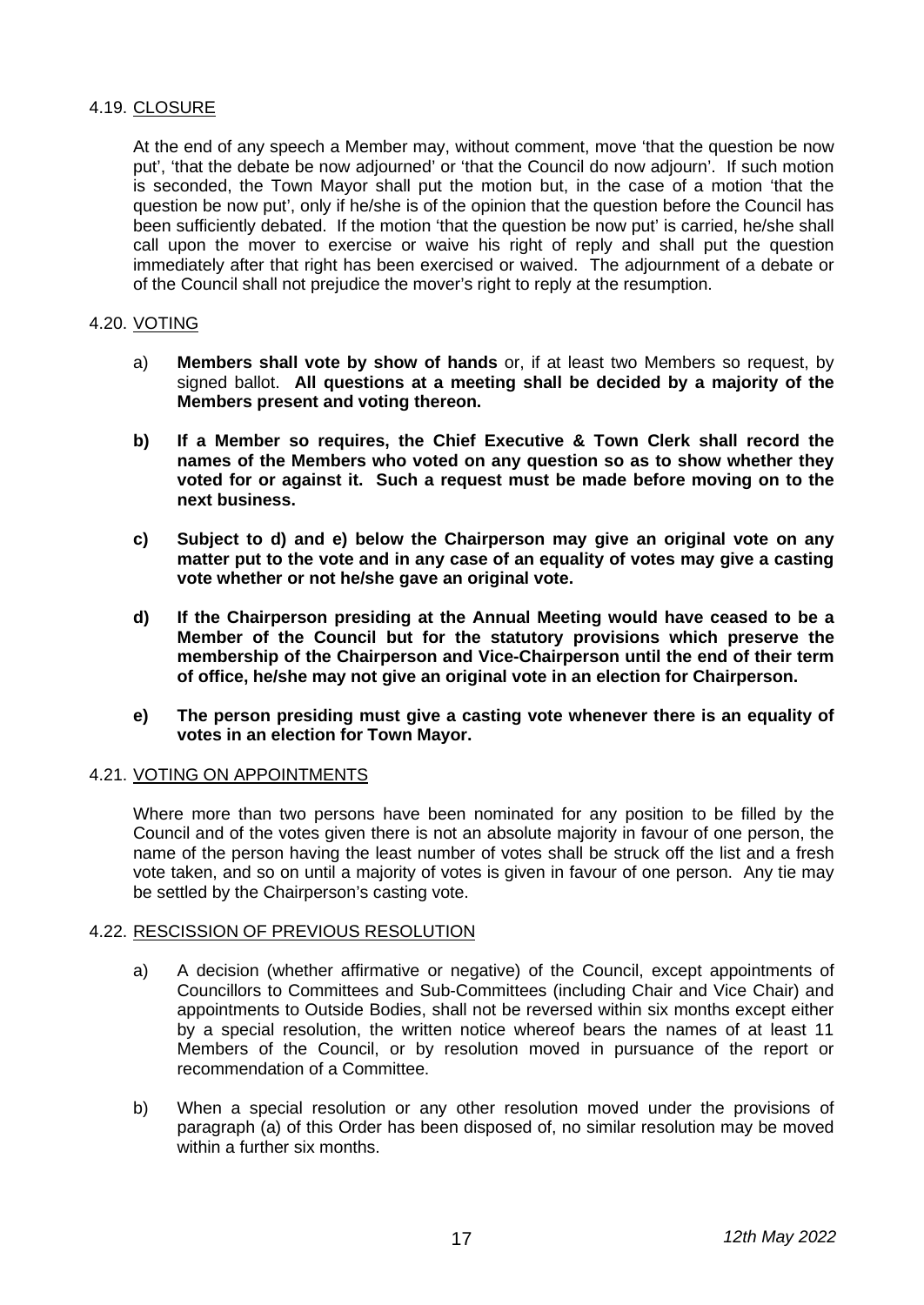#### 4.23. RESOLUTION ON EXPENDITURE

Any resolution (which is moved otherwise than in pursuance of a recommendation of the Policy & Resources Committee or of another Committee after recommendation by the Policy & Resources Committee) and which, if carried, would, in the opinion of the Town Mayor, substantially increase the expenditure upon any services which is under the management of the Council or reduce the revenue at the disposal of any Committee, or which would involve capital expenditure, shall, when proposed and seconded, stand adjourned without discussion to the next ordinary meeting of the Council, and any Committee affected by it shall consider whether it desires to report thereon (and the Policy & Resources Committee shall report on the financial aspect of the matters).

#### 4.24. SEALING OF DOCUMENTS

- a) A document shall not be sealed on behalf of the Council unless its sealing has been authorised by a resolution.
- **b) In accordance with resolution made under Standing Order 4.24a above, the Council's common seal shall alone be used for sealing a deed required by law. It shall be applied by the Chief Executive & Town Clerk in the presence of two Members who shall sign the document as witnesses.**

#### 4.25. LIAISON WITH COUNTY AND DISTRICT COUNCILLORS

A Summons and Agenda for each meeting shall be sent, together with an invitation to attend, to the County, Borough, Unitary or District Councillor for the appropriate division or ward.

### **5. COMMITTEE AND SUB-COMMITTEE MEETINGS**

#### 5.1. STANDING COMMITTEES

The Council may at its Annual Council Meeting appoint Standing Committees, Chairpersons and Deputy Chairpersons of Committees and may at any other time appoint such other Committees as are necessary, but subject to any statutory provision in that behalf:-

- a) Shall not appoint any Members of a Committee so as to hold office later than the next Annual Meeting.
- b) May appoint persons other than Members of the Council to a Committee **unless it is a Committee which regulates and controls the Finances of the Council**; and
- c) May subject to the provisions of these Standing Orders at any time dissolve or alter the membership of Committee.

#### 5.2. SUB-COMMITTEES

- **a) Every Committee may appoint Sub-Committees whose terms of reference and membership shall be determined by the Committee.**
- b) The Chairperson and Vice-Chairperson of the Committee shall be Members of every Sub-Committee appointed by it, including being the Chairperson and Vice-Chairperson of the Sub-Committee, unless they signify that they do not wish to serve.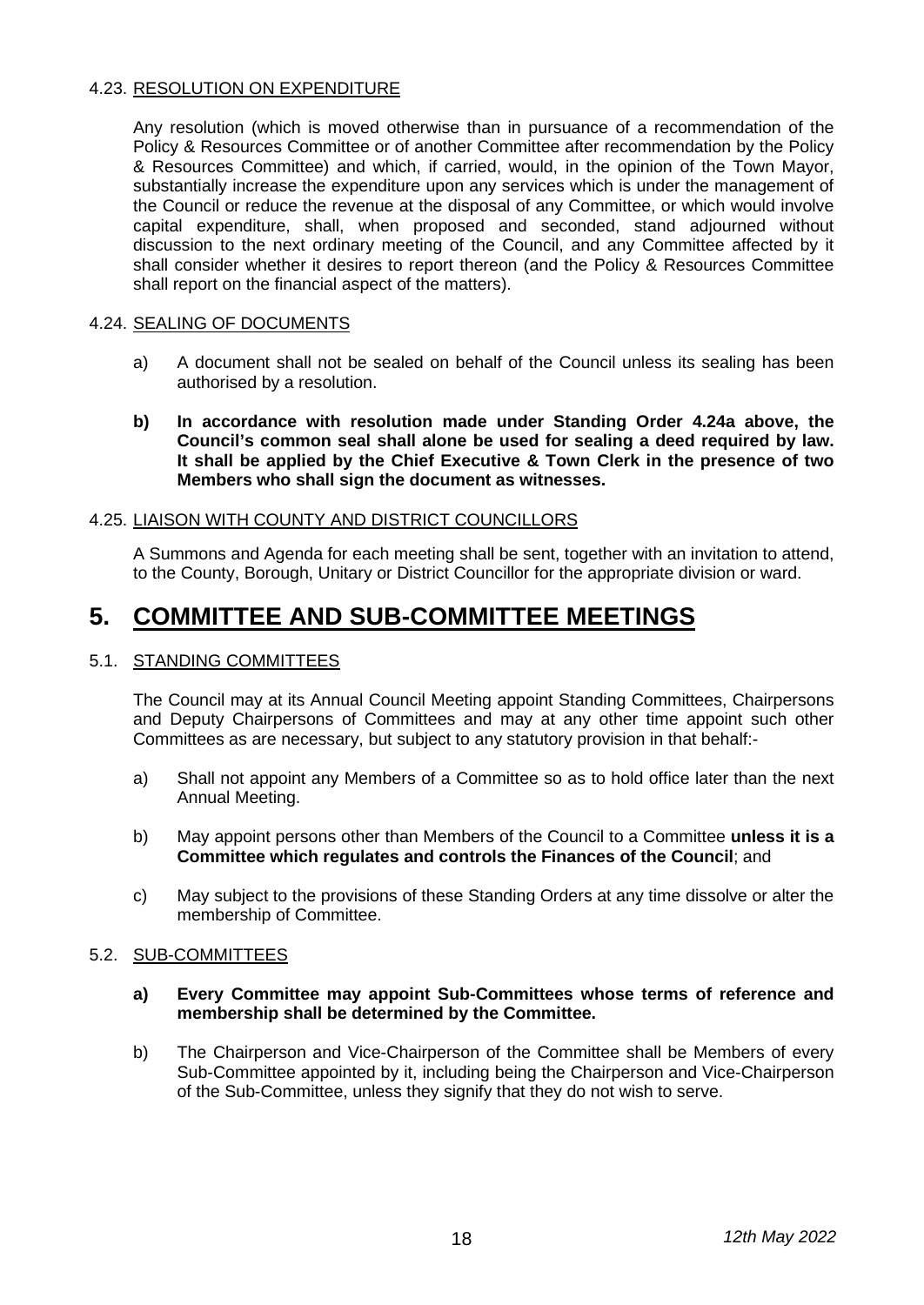#### 5.3. MEETINGS OF COMMITTEES AND SUB-COMMITTEES

- a) Meetings of a Committee or sub-committee shall be held on such dates and times and at such places as the Council, relevant Committee or relevant sub-committee may direct.
- b) The Chairperson of a Committee or sub-committee or the Chief Executive & Town Clerk may summon an additional meeting of that Committee or sub-committee. An additional meeting shall also be summoned on the requisition in writing of not less than a quarter of the Members of the Committee or sub-committee. The summons shall set out the business to be considered at the special meeting and no other business shall be transacted at that meeting.
- c) **Notice of meetings must be given in accordance with Standing Order 3.1.**

#### 5.4. PROCEDURES AT COMMITTEES AND SUB-COMMITTEES

**The Chairperson of a Committee or Sub-Committee will conduct the meeting in an open, efficient and consistent manner, ensuring members are respected by one another and are able to contribute effectively to the proceedings.** 

#### 5.5. QUORUM OF COMMITTEES AND SUB COMMITTEES

- a) Except where ordered by the Council in the case of a Committee, or by the Council or by the appropriate Committee in the case of a Sub-Committee, the Quorum of a Committee or Sub-Committee shall be three members.
- b) **If a meeting is or becomes inquorate no business shall be transacted** and the meeting shall be adjourned.

#### 5.6. SUBSTITUTE MEMBERS

In the absence of any decision to the contrary by the body establishing a Standing Committee or a Sub-Committee, any member having given their apologies to a meeting of a Standing Committee or Sub-Committee may ask another member of the Council to substitute their place as a member of the committee at that meeting.

#### 5.7. ADVISORY PANELS

- a) The Council or a relevant Standing Committee may create Advisory Panels, whose name, and number of Members and the bodies to be invited to nominate Members shall be specified.
- b) The Chief Executive & Town Clerk shall inform the Members of each Advisory Panel of the terms of reference of the Panel.
- c) An Advisory Panel may make recommendations and give notice thereof to the Council or a relevant Standing Committee.
- d) An Advisory Panel may consist wholly of persons who are not Members of the Council.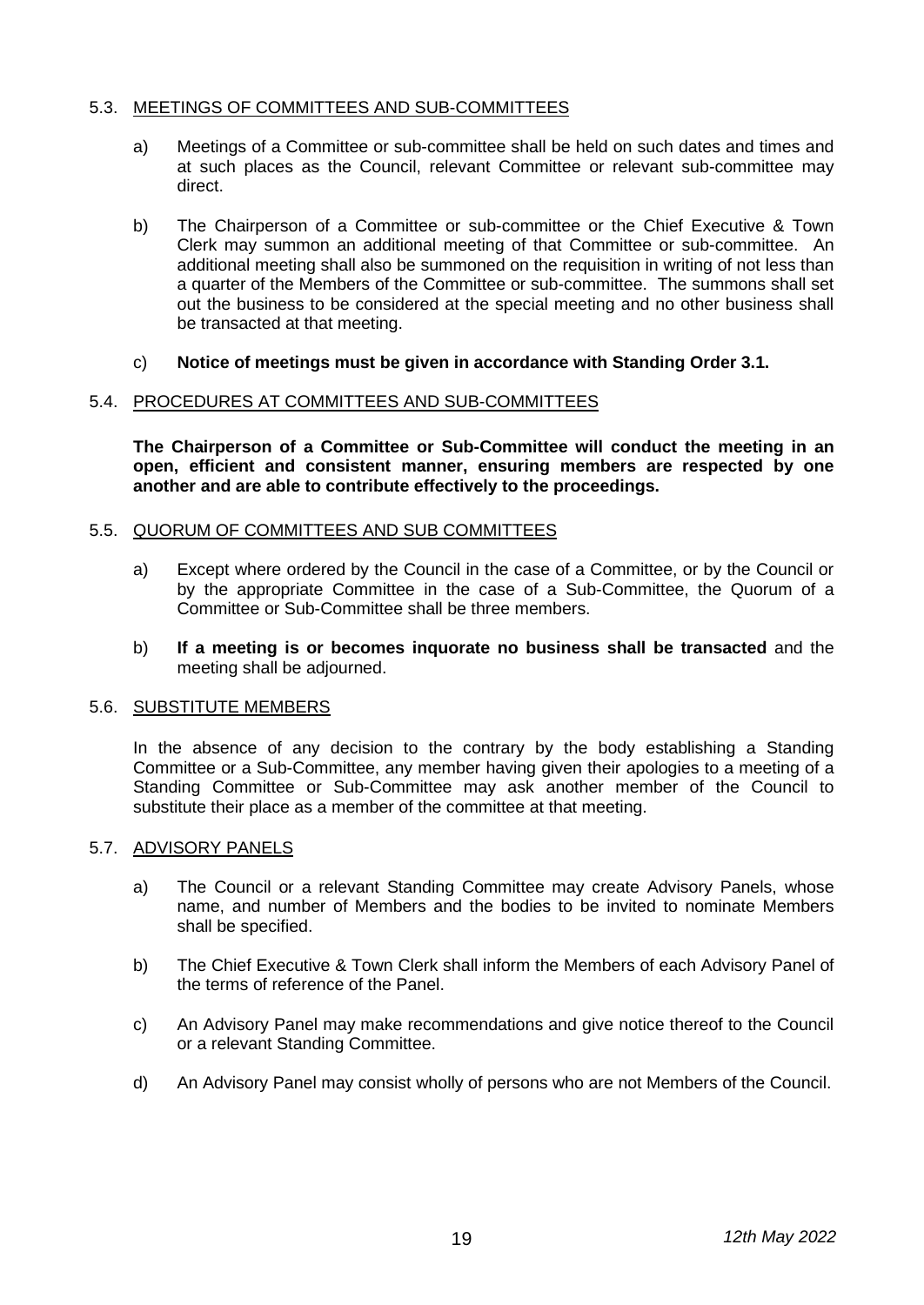#### 5.8. VOTING IN COMMITTEES AND SUB-COMMITTEES

- a) Where there is general agreement among the meeting for a proposal, the Chairperson may seek the verbal consent of the meeting; if there is any dissent or it would not be appropriate then the procedure set out in b and c below will be applied.
- b) Members of Committees and Sub-Committees entitled to vote, shall vote by show of hands, or, if at least two Members so request, by signed ballot.
- **c) The Chairperson of Committees and Sub-Committees may give an original vote on any matter put to the vote and in the case of an equality of votes have a second or casting vote.**

#### 5.9. PRESENCE OF NON-MEMBERS OF COMMITTEES AT COMMITTEE MEETINGS

A Member who has proposed a resolution which has been referred to any Committee of which he/she is not a Member, may explain his resolution to the Committee but shall not vote.

#### 5.10. OUTSIDE BODY AND SCHOOL GOVERNING BODY REPORTS

- a) Where the Council (or a Committee, Sub-Committee or an Officer under delegated authority) has appointed a member to serve on any outside body, that member shall provide a regular report to the relevant Standing Committee on its work and activities.
- b) Where a member of the Council serves on a local School Governing Body, that member will be able to report to the relevant Standing Committee, when invited to do so, on its work and activities.
- c) In paragraphs a and b above, relevant Standing Committee is based on the objectives and delegated authority set out in the Council's Scheme of Delegation. A member providing a report, described in paragraphs a and b above, has the right to attend the meeting at which it is being considered and to respond to any points raised.

### **6. FINANCE AND CONTRACTS**

#### 6.1. EXPENDITURE

- **a) Any expenditure incurred by the Council shall be in accordance with the Council's financial regulations.**
- **b) The Council's financial regulations shall be reviewed once year.**
- **c) The Council's financial regulations may make provision for the authorisation of the payment of money in exercise of any of the Council's functions to be delegated to a Committee, Sub-Committee or to the Chief Executive & Town Clerk.**
- **d) Orders for the payment of money shall be authorised in accordance with the Council's financial regulations.**

Members will also endorse the account with their signature. When doing this they will check that:-

- i) The goods have been received and the account has been suitably endorsed.
- ii) The arithmetic has been checked and agreed discounts, etc have been deducted.
- iii) The payment is made out to the appropriate payee.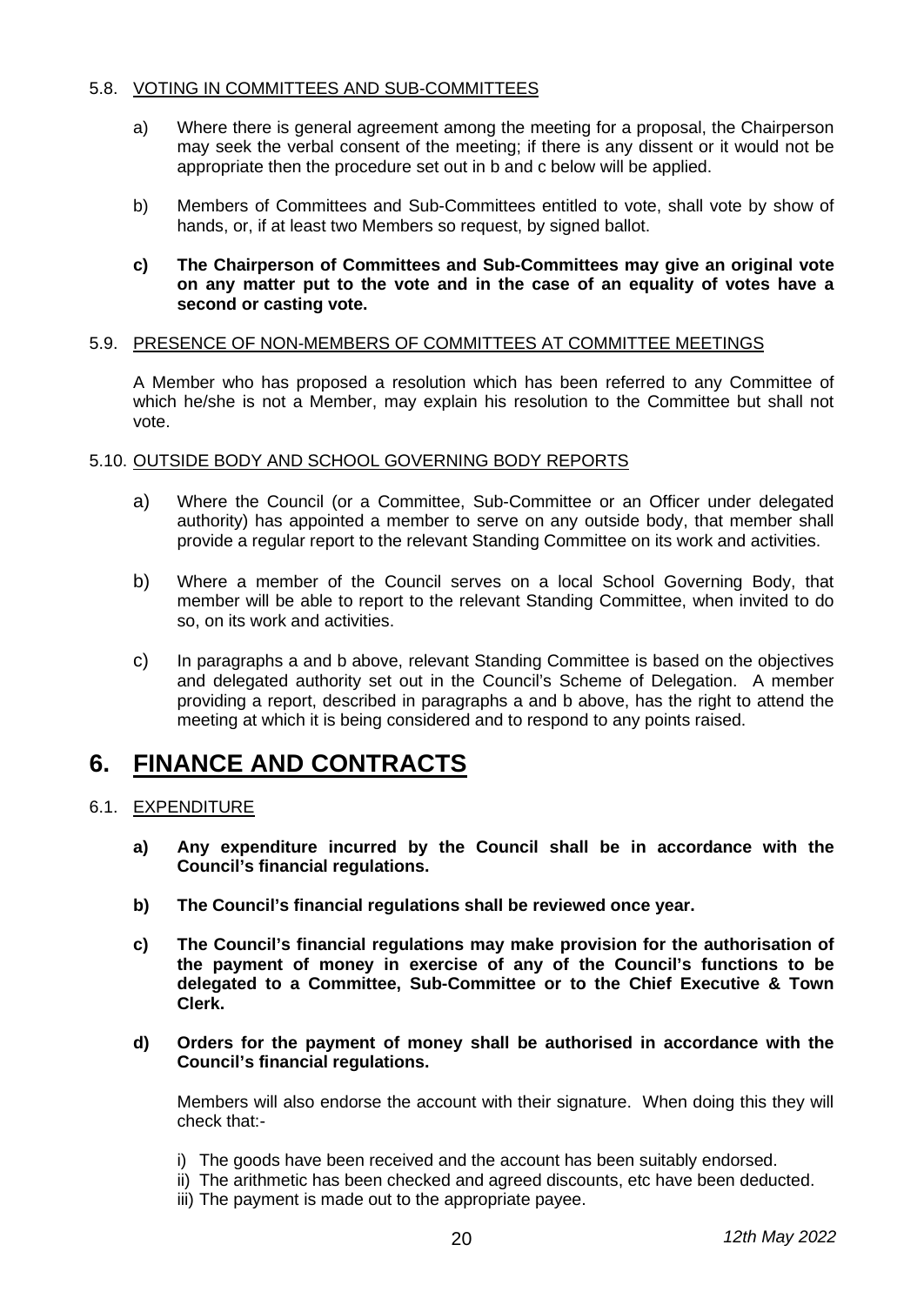iv) That the cheque number or autopay sheet coincides with the number on the account.

#### 6.2. ACCOUNTS AND ACCOUNTING STATEMENTS

- a) The accounts and accounting statements will be prepared in accordance with the most recent guidance issued by the Joint Panel on Accountability and Governance.
- b) All payments by the Council shall be authorised, approved and paid in accordance with the law, proper practices (as defined in paragraph a above) and the Council's financial regulations.
- c) The Responsible Financial Officer shall report to the principal Standing Committee responsible for finance, as soon as practicable after 30th June, 30th September, 31st December and 31st March in each year, a statement to summarise the Council's receipts and payments, balances and cash held at the bank for the financial year to date.

#### 6.3. YEAR END ACCOUNTS

The Responsible Officer shall supply to each Member as soon as practicable after  $31<sup>st</sup>$ March in each year a statement of the income and expenditure of the Council for the completed financial year. The Statement of Accounts of the Council (which is subject to external audit) shall be presented to Council for formal approval no later than 30<sup>th</sup> June.

#### 6.4. ESTIMATES/PRECEPT

- a) **The Council shall approve written estimates for the coming financial year** at its meeting before the end of the month of January.
- b) Any Committee desiring to incur expenditure shall give the Chief Executive & Town Clerk a written estimate of the expenditure recommended for the coming year no later than 31<sup>st</sup> December.

#### 6.5. CONTRACTS

- a) If the person/organisation making the tender for any contract under the Council is to his/her knowledge related to any Member of or the holder of any office under the Council, he/she and the person to whom he/she is related shall disclose the relationship in writing to the Chief Executive & Town Clerk. A person/organisation making the tender who fails so to do shall be disqualified for such contract, and, if appointed, may be dismissed without notice. The Chief Executive & Town Clerk shall report to the Council or to the appropriate Committee any such disclosure. Where relationship to a Member is disclosed Standing Orders 9.2 b-d as appropriate shall apply.
- b) The Chief Executive & Town Clerk shall make known the purpose of (a) above to every person making the tender.

#### 6.6. FINANCIAL MATTERS

The Council shall consider and approve Financial Regulations drawn up by the Responsible Finance Officer (Chief Executive & Town Clerk).

- a) Such Regulations shall include detailed arrangements for the following:
	- i) the accounting records and systems of control;
	- ii) the assessment and management of risks faced by the Council;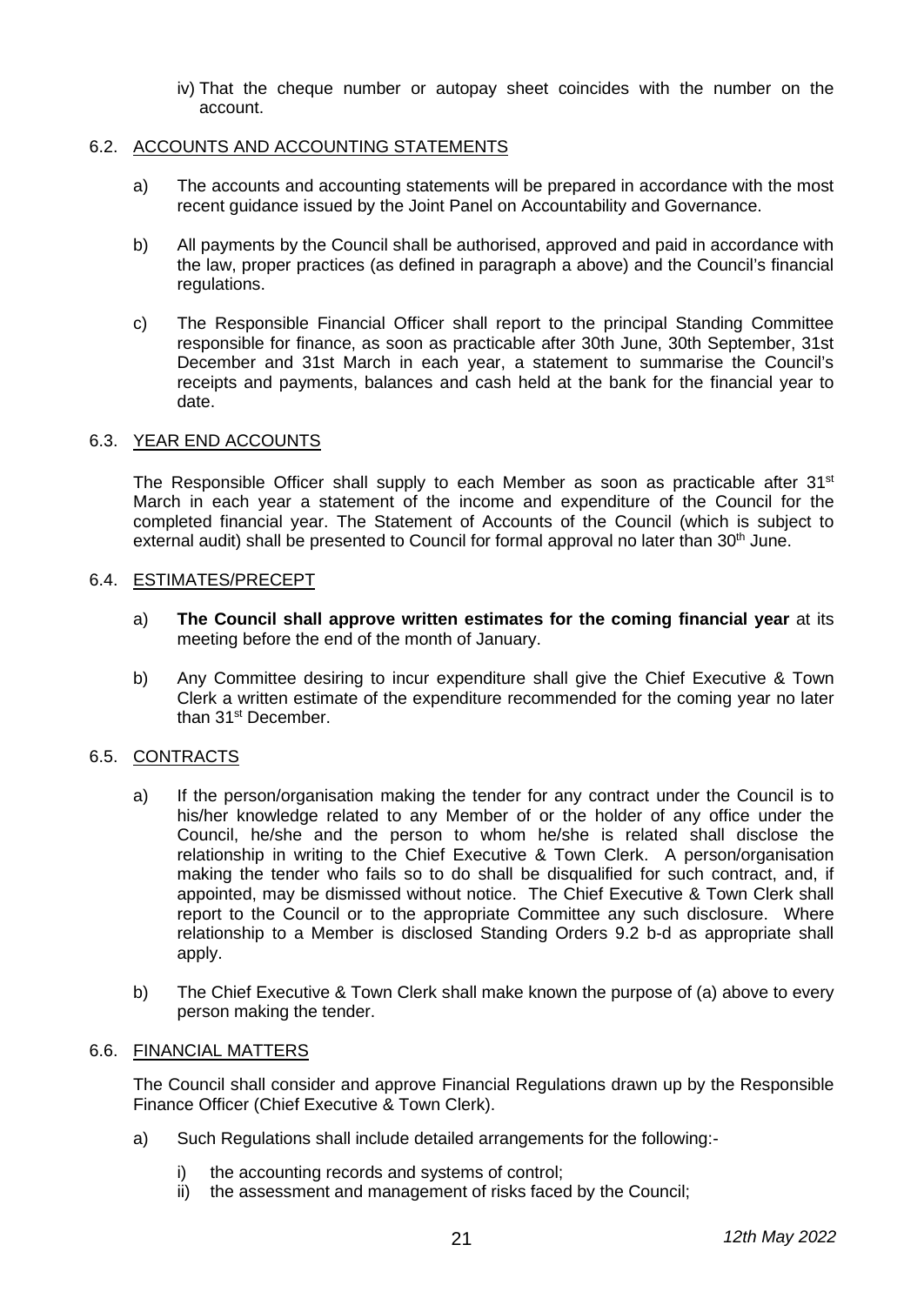- iii) the work of the Internal Auditor and the receipt of regular reports from the Internal Auditor which shall be required at least annually;
- iv) the financial reporting requirements of Members and local electors and;
- v) procurement policies (subject to b e below) including the settling of values for different procedures where the contract has an estimated value less than £60,000.
- b) Procedures as to the Contracts are as follows:-

Every contract whether made by the Council or by a Committee to which the power of making contracts has been delegated shall comply with these Standing Orders, and no exception from any of the following provisions of these Standing Orders shall be made otherwise than by direction of the Council or in an emergency by such a Committee as aforesaid provided that these Standing Orders shall not apply to contracts which relate to items i) to vi) below:

- i) for the supply of gas, electricity, water, sewerage and telephone services.
- ii) For specialist services such as are provided by solicitors, accountants, surveyors and planning consultants.
- iii) For work to be executed or goods or materials to be supplied which consist of repairs to parts for existing machinery or equipment or plant.
- iv) For work to be executed or goods or materials to be supplied which constitute an extension of an existing contract by the Council.
- v) for goods or materials proposed to be purchased which are proprietary articles and/or which are sold only at a fixed price.
- vi) for additional audit work of the external Auditor up to an estimated value of £250 (in excess of this sum the RFO shall act after consultation with the Chairman and Vice Chairman of the Council).
- c) Where it is intended to enter into a contract exceeding £5,000
	- i) for the supply of goods or materials or for the execution of works or specialist services other than such goods, materials, works or specialist services as are excepted as set out in paragraph (b) the Chief Executive & Town Clerk shall invite tenders from at least three firms.
	- ii) For expenditure of £5,000 or less in value the Chief Executive & Town Clerk shall have executive power.
- d) **Any proposed contract for the supply of goods, materials, services and the execution of works with an estimated value in excess of £25,000 shall be procured on the basis of a formal tender as summarised as follows:**
	- i) **a public notice of intention to place a contract to be placed on the Contracts Finder Website,** on the Council's website and in any other relevant publication;
	- ii) a specification of the goods, materials, services and the execution of works shall be drawn up;
	- iii) tenders are to be returned in a sealed marked envelope, to the Chief Executive & Town Clerk by a stated date and time;
	- iv) tenders submitted are to be opened, after the stated closing date and time, by the Chief Executive & Town Clerk and at least one Member of the Council;
	- v) tenders are then to be assessed and reported to the appropriate meeting of the Council or Committee;

#### **unless it proposes to use an existing list of approved suppliers (framework agreement).**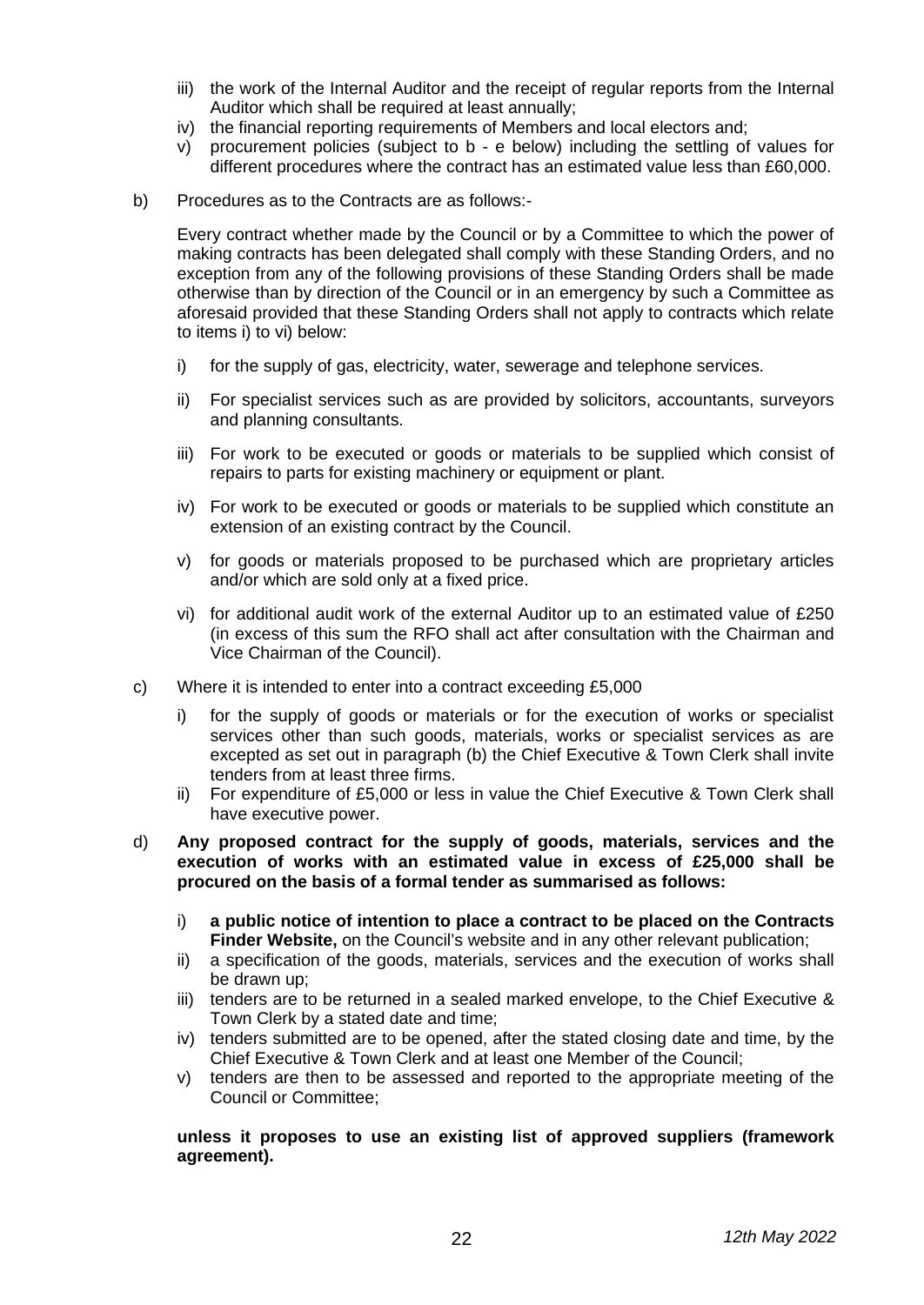- e) The Council or a Committee, is not bound to accept the lowest tender, estimate or quote. Any tender notice shall contain a reference to the Standing Orders 7.1 & 7.2 regarding improper activity. **The awarding of the contract will be publicised**.
- f) The Financial Regulations of the Council shall be subject to regular review on an annual basis.
- **g) The relevant procurement procedures and other requirements in the Public Contracts Regulations 2015, which include advertising the contract opportunity on the Contracts Finder website and in OJEU, shall be followed in respect of the tendering and award of a public supply contract, public service contract or public works contract which exceed thresholds in the Regulations set by the Public Contracts Directive 2014/24/EU** (which is subject to change) and advice should be sought at this level.
- **h) A public contract, which exceeds the various thresholds being determined by the European Commission every two years and published in OJEU, in connection with the supply of gas, heat, electricity, drinking water, transport services, or postal services to the public; or the provision of a port or airport; or the exploration for or extraction of gas, oil or solid fuel for a supply, services or design contract; works contract or for a social and other specific services contract; shall comply with the relevant procurement procedures and other requirements in the Utilities Contracts Regulations 2016** and advice should be sought at this level.
- i) When applications are made to waive Standing Orders relating to contracts to enable a tender to be negotiated without competition the reason shall be embodied in a recommendation to the Council.

# **7. STAFF**

#### 7.1. APPOINTMENTS

- a) If a candidate for any appointment under the Council is to his/her knowledge related to any Member of or the holder of any office under the Council, he/she and the person to whom he/she is related shall disclose the relationship in writing to the Chief Executive & Town Clerk. A candidate who fails so to do shall be disqualified for such appointment, and, if appointed, may be dismissed without notice. The Chief Executive & Town Clerk shall report to the Council or to the appropriate Committee any such disclosure. Where relationship to a Member is disclosed Standing Order 9.2 (b), (c) and (d) as appropriate shall apply.
- b) The Chief Executive & Town Clerk shall make known the purpose of Standing Order 7.1(a) to every candidate.

#### 7.2. CANVASSING OF AND RECOMMENDATIONS BY MEMBERS

- a) Canvassing of Members of the Council or of any Committee, directly or indirectly, for any appointment under the Council shall disqualify the candidate for such appointment. The Chief Executive & Town Clerk shall make known the purpose of this subparagraph of the Standing Order to every candidate.
- b) A Member of the Council or of any Committee shall not solicit for any person any appointment under the Council or recommend any person for such appointment or for promotion; but, nevertheless, any such Member may give a written testimonial of a candidate's ability, experience or character for submission to the Council with an application for appointment.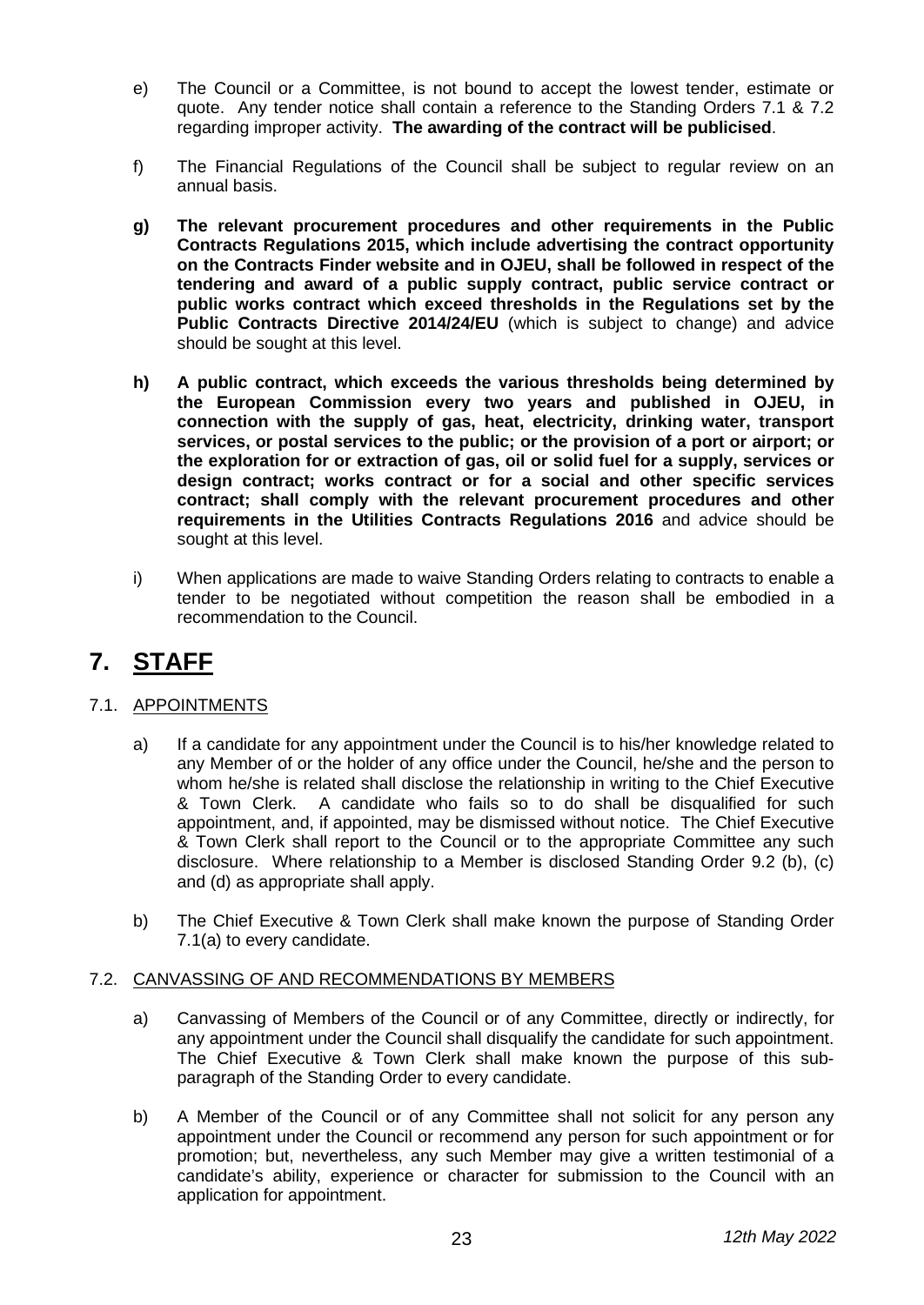#### 7.3. STAFF ORGANISATION REVIEWS

Where the Council enters into a review of its staffing arrangements, the Chief Executive & Town Clerk will ensure:

- a) that professional Human Resource advice is sought on the contractual and employment law implications of the proposals;
- b) where the proposal includes redundancy and/or early retirement, that professional advice is sought on the implications from the administrators of the Local Government Pension Scheme; and
- c) that a summary of the advice received in a and b above is provided to the Committee determining the proposals.

## **8. ACCESS TO INFORMATION**

#### 8.1. INSPECTION OF DOCUMENTS

a) A Member may for the purpose of his/her duty as such (but not otherwise), inspect any document in possession of the Council or a Committee, and if copies are available shall, on request, be supplied for the like purpose with a copy.

#### **b) All minutes kept by the Council and by any Committee shall be open for the inspection of any Member of the Council.**

#### 8.2. PLANNING APPLICATIONS

- a) The Chief Executive & Town Clerk shall ensure, as soon as possible, that the following particulars of every planning application notified to the Council:
	- i) the date on which it was received
	- ii) the name of the applicant
	- iii) the place to which it relates

is circulated to members of the Planning & Environment Committee.

- b) The Chief Executive & Town Clerk shall notify the receipt of every urgent planning application to the Chairperson of the Planning & Environment Committee or in the Chairperson's absence to the Vice-Chairperson as soon as possible.
- c) Following consultation with the Chairperson and Vice-Chairperson of the Planning & Environment Committee, the Chief Executive & Town Clerk shall have delegated authority to approve and/or pass with or without comment or observation all urgent planning applications.
- d) Planning applications dealt with under the preceding paragraph shall be reported to the next appropriate meeting of the Planning & Environment Committee.

#### 8.3. RESPONSIBILITIES TO PROVIDE INFORMATION

**In accordance with freedom of information legislation, the Council shall publish information in accordance with its publication scheme and respond to requests for information held by the Council.** 

#### 8.4. DATA PROTECTION

- a) **The Council shall have policies and procedures in place to respond to an individual exercising statutory rights concerning his personal data.**
- b) **The Council shall have a written policy in place for responding to and managing a personal data breach.**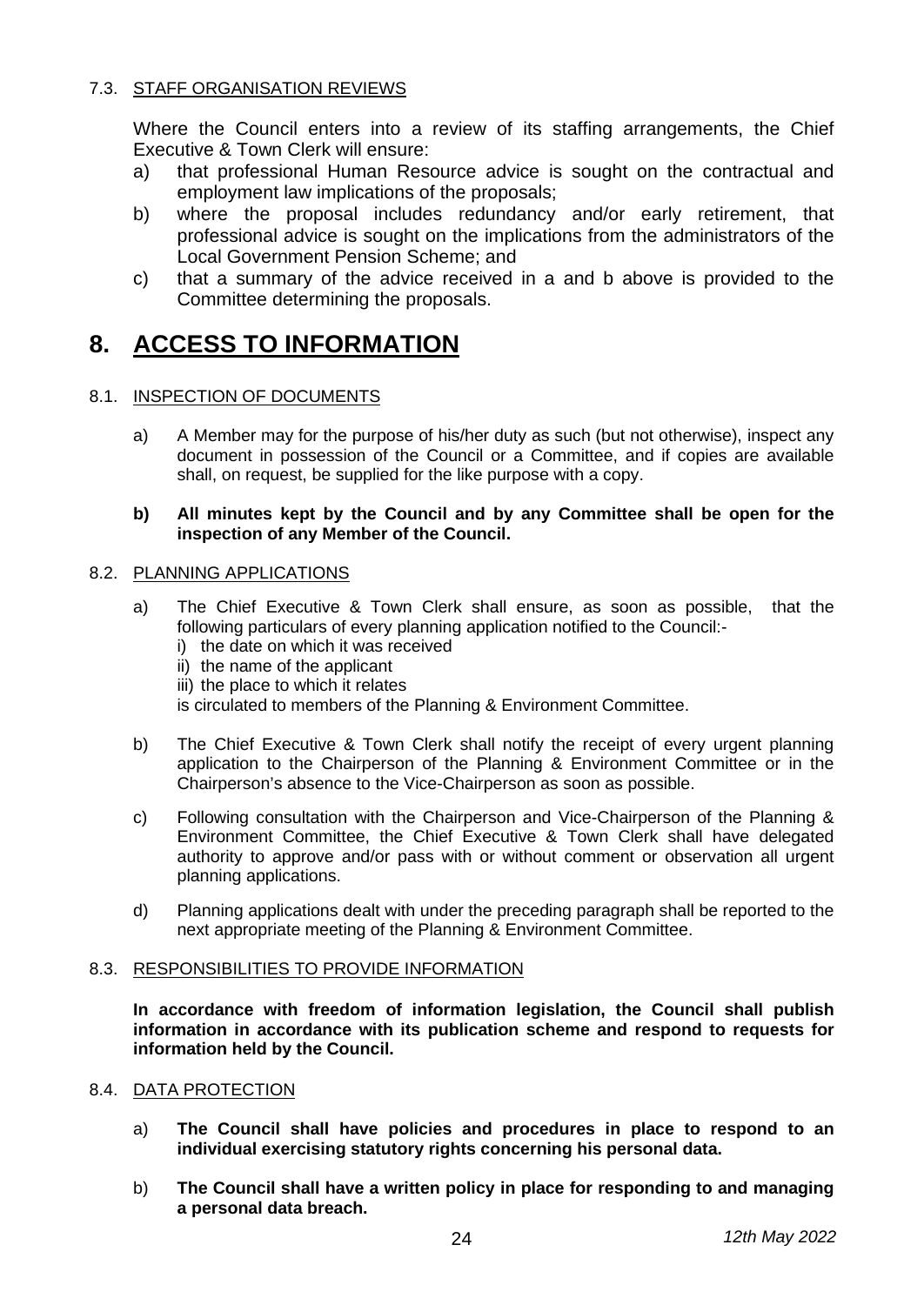- c) **The Council shall keep a record of all personal data breaches comprising the facts relating to the personal data breach, its effects and the remedial action taken.**
- d) **The Council shall ensure that information communicated in its privacy notice(s) is in an easily accessible and available form and kept up to date.**
- e) **The Council shall maintain a written record of its processing activities.**

# **9. CODE OF CONDUCT**

#### 9.1. CODE OF CONDUCT

- **a) All Members shall observe the Code of Conduct adopted by the Council, a copy of which has been provided to all Members.**
- **b) A Member with voting rights who has a disclosable pecuniary interest or another interest as set out in the Council's Code of Conduct in a matter being considered at a meeting is subject to the statutory limitations or restrictions under the code of his/her right to participate and vote on the Members with a disclosable pecuniary interest relating to any business that is or will be considered at the meeting, must not:**
	- **i. Participate in any discussion of the business at the meeting, or if they become aware of a disclosable pecuniary interest during the meeting, participate further in any discussion of the business, or participate in any vote or further vote taken on the matter at the meeting.**
	- **ii. These prohibitions apply to any form of participation, including speaking as a member of the public. Members must leave the room if they consider that their continued presence is incompatible with the Council's Code of Conduct or the Seven Principles of Public Life.**

#### 9.2. INTERESTS

- **a) The Code of Conduct adopted by the Council shall apply to Members in respect of the entire meeting.**
- **b) If a Member has a personal interest as defined by the Code of Conduct adopted by the Council then he shall declare such interest as soon as it becomes apparent, disclosing the existence and nature of that interest as required.**
- **c) If a Member who has declared a personal interest then he/she must withdraw from the room or chamber during consideration of the item to which the interest relates.**
- **d) An interest arising from the Code of Conduct adopted by the Council, the existence and nature of which is required to be disclosed by a Councillor at a meeting shall be recorded in the Minutes**
- **e) The Chief Executive & Town Clerk is required to compile and hold a Register of Members' Interests, or a copy thereof, in accordance with agreement reached with the Monitoring Officer of the Responsible Authority and/or as required by statute.**